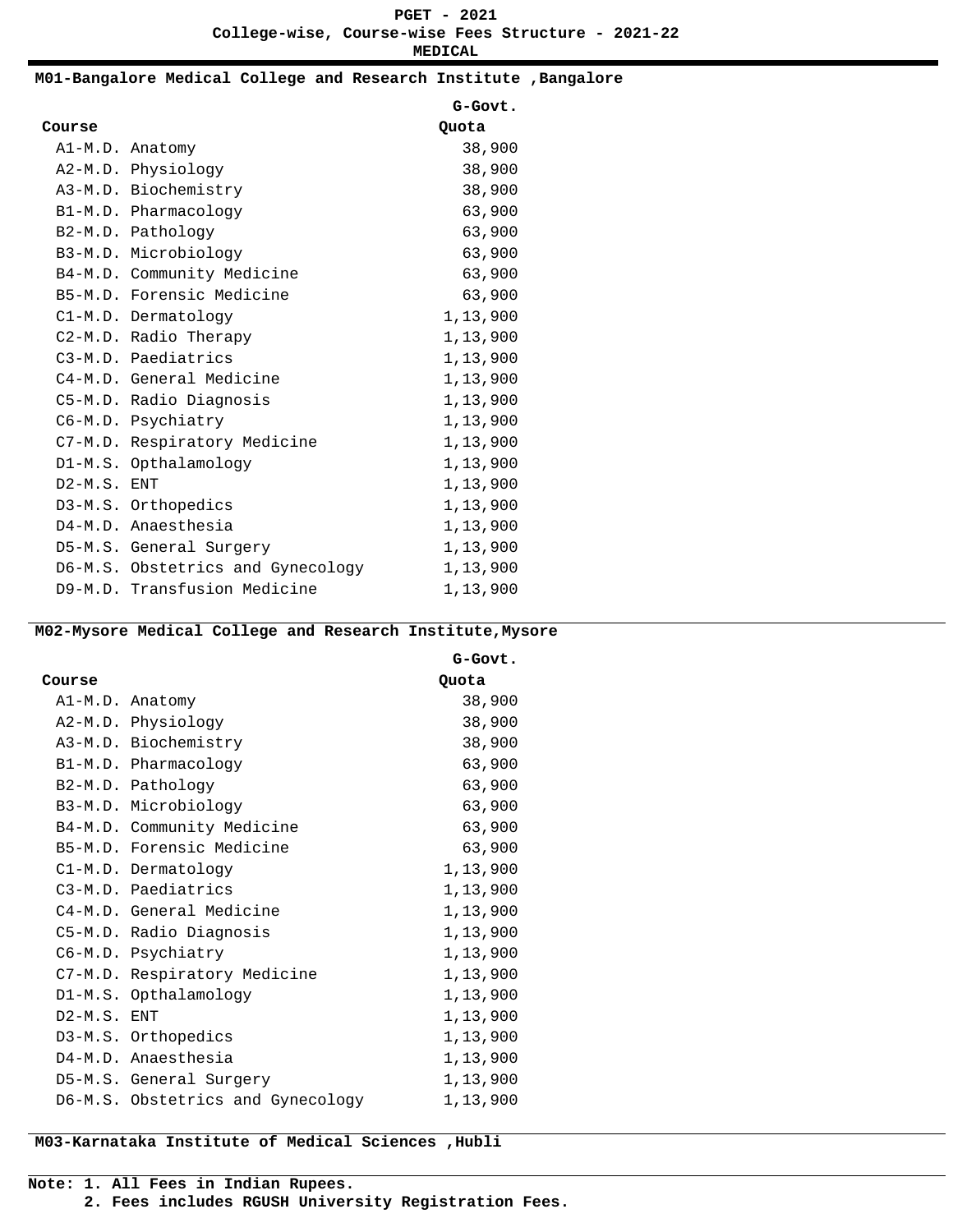#### **M03-Karnataka Institute of Medical Sciences ,Hubli**

|               |                                   | G-Govt.  |
|---------------|-----------------------------------|----------|
| Course        |                                   | Quota    |
|               | A1-M.D. Anatomy                   | 38,900   |
|               | A2-M.D. Physiology                | 38,900   |
|               | A3-M.D. Biochemistry              | 38,900   |
|               | B1-M.D. Pharmacology              | 63,900   |
|               | B2-M.D. Pathology                 | 63,900   |
|               | B3-M.D. Microbiology              | 63,900   |
|               | B4-M.D. Community Medicine        | 63,900   |
|               | B5-M.D. Forensic Medicine         | 63,900   |
|               | C1-M.D. Dermatology               | 1,13,900 |
|               | C3-M.D. Paediatrics               | 1,13,900 |
|               | C4-M.D. General Medicine          | 1,13,900 |
|               | C5-M.D. Radio Diagnosis           | 1,13,900 |
|               | C6-M.D. Psychiatry                | 1,13,900 |
|               | D1-M.S. Opthalamology             | 1,13,900 |
| $D2-M.S.$ ENT |                                   | 1,13,900 |
|               | D3-M.S. Orthopedics               | 1,13,900 |
|               | D4-M.D. Anaesthesia               | 1,13,900 |
|               | D5-M.S. General Surgery           | 1,13,900 |
|               | D6-M.S. Obstetrics and Gynecology | 1,13,900 |

### **M04-Vijayanagar Institute of Medical Sciences ,Bellary**

|             |                                   | G-Govt.  |
|-------------|-----------------------------------|----------|
| Course      |                                   | Quota    |
|             | A3-M.D. Biochemistry              | 38,900   |
|             | B1-M.D. Pharmacology              | 63,900   |
|             | B2-M.D. Pathology                 | 63,900   |
|             | B3-M.D. Microbiology              | 63,900   |
|             | B4-M.D. Community Medicine        | 63,900   |
|             | C1-M.D. Dermatology               | 1,13,900 |
|             | C3-M.D. Paediatrics               | 1,13,900 |
|             | C4-M.D. General Medicine          | 1,13,900 |
|             | D1-M.S. Opthalamology             | 1,13,900 |
| D2-M.S. ENT |                                   | 1,13,900 |
|             | D3-M.S. Orthopedics               | 1,13,900 |
|             | D4-M.D. Anaesthesia               | 1,13,900 |
|             | D5-M.S. General Surgery           | 1,13,900 |
|             | D6-M.S. Obstetrics and Gynecology | 1,13,900 |

### **M05-Mandya Institute of Medical Sciences ,Mandya**

|        |                            | G-Govt. |
|--------|----------------------------|---------|
| Course |                            | Quota   |
|        | A1-M.D. Anatomy            | 38,900  |
|        | A2-M.D. Physiology         | 38,900  |
|        | A3-M.D. Biochemistry       | 38,900  |
|        | B1-M.D. Pharmacology       | 63,900  |
|        | B2-M.D. Pathology          | 63,900  |
|        | B3-M.D. Microbiology       | 63,900  |
|        | B4-M.D. Community Medicine | 63,900  |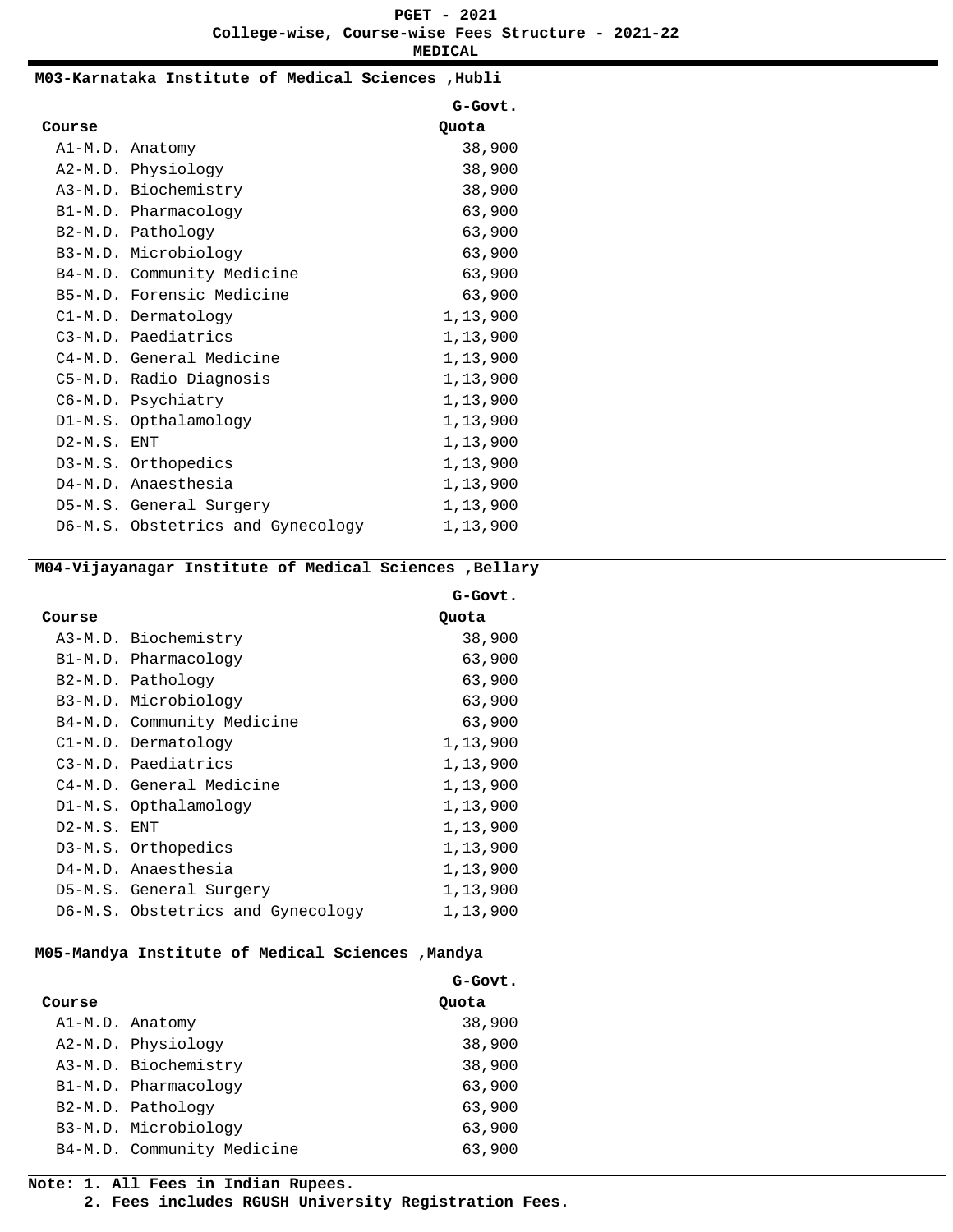#### **M05-Mandya Institute of Medical Sciences ,Mandya**

|             |                                   | G-Govt.  |
|-------------|-----------------------------------|----------|
| Course      |                                   | Quota    |
|             | B5-M.D. Forensic Medicine         | 63,900   |
|             | C1-M.D. Dermatology               | 1,13,900 |
|             | C3-M.D. Paediatrics               | 1,13,900 |
|             | C4-M.D. General Medicine          | 1,13,900 |
|             | C5-M.D. Radio Diagnosis           | 1,13,900 |
|             | C6-M.D. Psychiatry                | 1,13,900 |
|             | D1-M.S. Opthalamology             | 1,13,900 |
| D2-M.S. ENT |                                   | 1,13,900 |
|             | D3-M.S. Orthopedics               | 1,13,900 |
|             | D4-M.D. Anaesthesia               | 1,13,900 |
|             | D5-M.S. General Surgery           | 1,13,900 |
|             | D6-M.S. Obstetrics and Gynecology | 1,13,900 |

# **M06-Belgaum Institute of Medical Sciences ,Belgaum**

|               |                            | G-Govt.  |
|---------------|----------------------------|----------|
| Course        |                            | Quota    |
|               | Al-M.D. Anatomy            | 38,900   |
|               | A2-M.D. Physiology         | 38,900   |
|               | A3-M.D. Biochemistry       | 38,900   |
|               | B1-M.D. Pharmacology       | 63,900   |
|               | B2-M.D. Pathology          | 63,900   |
|               | B3-M.D. Microbiology       | 63,900   |
|               | B4-M.D. Community Medicine | 63,900   |
|               | B5-M.D. Forensic Medicine  | 63,900   |
|               | C1-M.D. Dermatology        | 1,13,900 |
|               | C3-M.D. Paediatrics        | 1,13,900 |
|               | C6-M.D. Psychiatry         | 1,13,900 |
|               | D1-M.S. Opthalamology      | 1,13,900 |
| $D2-M.S.$ ENT |                            | 1,13,900 |
|               | D5-M.S. General Surgery    | 1,13,900 |

### **M07-Hassan Institute of Medical Sciences ,Hassan**

|               |                            | G-Govt.  |
|---------------|----------------------------|----------|
| Course        |                            | Quota    |
|               | Al-M.D. Anatomy            | 38,900   |
|               | A2-M.D. Physiology         | 38,900   |
|               | A3-M.D. Biochemistry       | 38,900   |
|               | B1-M.D. Pharmacology       | 63,900   |
|               | B2-M.D. Pathology          | 63,900   |
|               | B3-M.D. Microbiology       | 63,900   |
|               | B4-M.D. Community Medicine | 63,900   |
|               | B5-M.D. Forensic Medicine  | 63,900   |
|               | Cl-M.D. Dermatology        | 1,13,900 |
|               | C3-M.D. Paediatrics        | 1,13,900 |
|               | C4-M.D. General Medicine   | 1,13,900 |
|               | C6-M.D. Psychiatry         | 1,13,900 |
|               | D1-M.S. Opthalamology      | 1,13,900 |
| $D2-M.S.$ ENT |                            | 1,13,900 |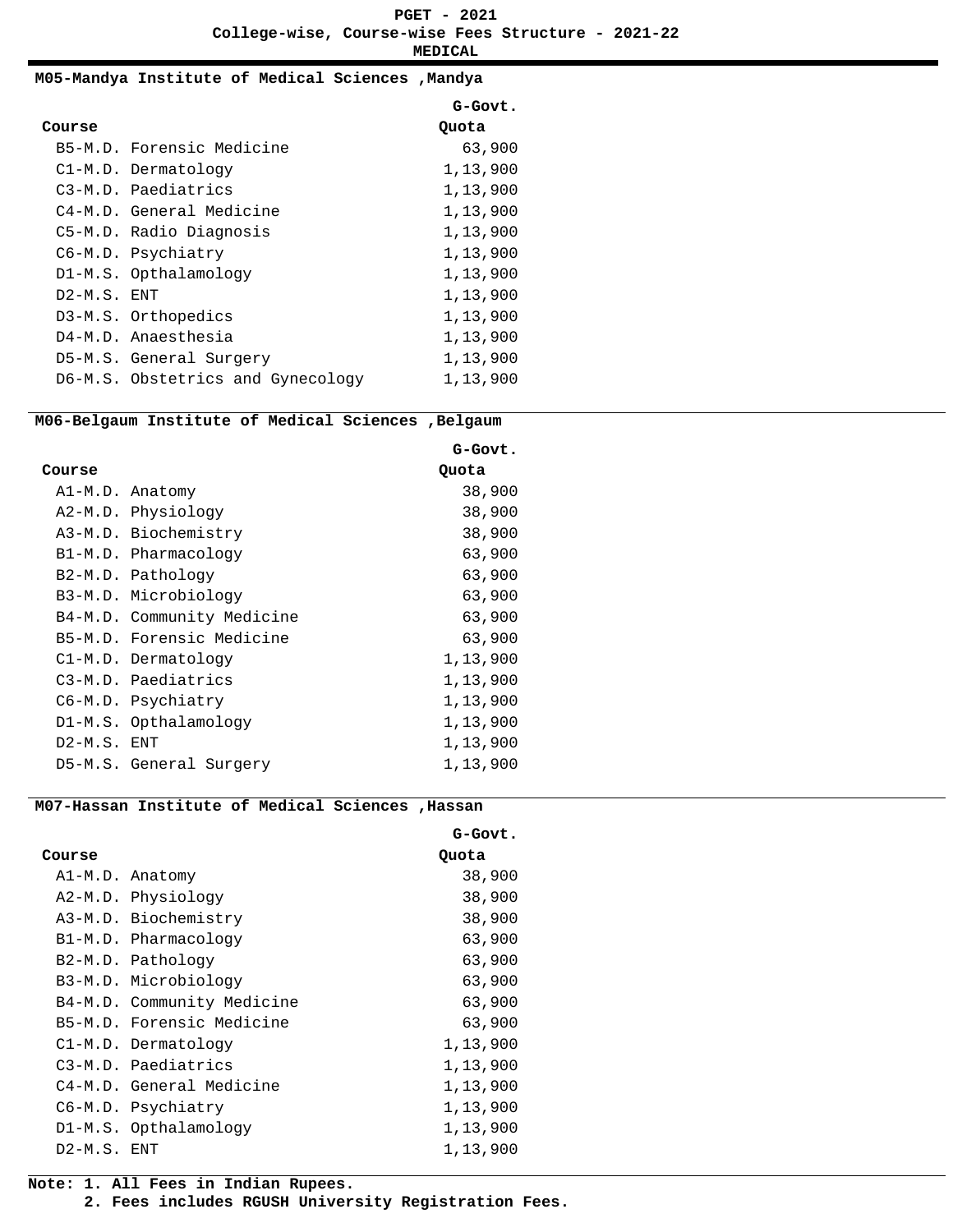#### **M07-Hassan Institute of Medical Sciences ,Hassan**

|        |                                   | G-Govt.  |
|--------|-----------------------------------|----------|
| Course |                                   | Quota    |
|        | D3-M.S. Orthopedics               | 1,13,900 |
|        | D4-M.D. Anaesthesia               | 1,13,900 |
|        | D5-M.S. General Surgery           | 1,13,900 |
|        | D6-M.S. Obstetrics and Gynecology | 1,13,900 |

#### **M08-Shimoga Institute of Medical Sciences ,Shimoga**

|               |                                   | G-Govt.  |
|---------------|-----------------------------------|----------|
| Course        |                                   | Quota    |
|               | Al-M.D. Anatomy                   | 38,900   |
|               | A3-M.D. Biochemistry              | 38,900   |
|               | B2-M.D. Pathology                 | 63,900   |
|               | B3-M.D. Microbiology              | 63,900   |
|               | B4-M.D. Community Medicine        | 63,900   |
|               | B5-M.D. Forensic Medicine         | 63,900   |
|               | C1-M.D. Dermatology               | 1,13,900 |
|               | C3-M.D. Paediatrics               | 1,13,900 |
|               | C4-M.D. General Medicine          | 1,13,900 |
|               | D1-M.S. Opthalamology             | 1,13,900 |
| $D2-M.S.$ ENT |                                   | 1,13,900 |
|               | D3-M.S. Orthopedics               | 1,13,900 |
|               | D4-M.D. Anaesthesia               | 1,13,900 |
|               | D5-M.S. General Surgery           | 1,13,900 |
|               | D6-M.S. Obstetrics and Gynecology | 1,13,900 |

### **M09-Raichur Institute of Medical Sciences ,Raichur**

| G-Govt.                                                                                                                                                                                                                                                                                                              |
|----------------------------------------------------------------------------------------------------------------------------------------------------------------------------------------------------------------------------------------------------------------------------------------------------------------------|
| Quota                                                                                                                                                                                                                                                                                                                |
| 38,900                                                                                                                                                                                                                                                                                                               |
| 38,900                                                                                                                                                                                                                                                                                                               |
| 38,900                                                                                                                                                                                                                                                                                                               |
| 63,900                                                                                                                                                                                                                                                                                                               |
| 63,900                                                                                                                                                                                                                                                                                                               |
| 63,900                                                                                                                                                                                                                                                                                                               |
| 63,900                                                                                                                                                                                                                                                                                                               |
| 1,13,900                                                                                                                                                                                                                                                                                                             |
| 1,13,900                                                                                                                                                                                                                                                                                                             |
| 1,13,900                                                                                                                                                                                                                                                                                                             |
| 1,13,900                                                                                                                                                                                                                                                                                                             |
| 1,13,900                                                                                                                                                                                                                                                                                                             |
| 1,13,900                                                                                                                                                                                                                                                                                                             |
| Al-M.D. Anatomy<br>A2-M.D. Physiology<br>A3-M.D. Biochemistry<br>B2-M.D. Pathology<br>B3-M.D. Microbiology<br>B4-M.D. Community Medicine<br>B5-M.D. Forensic Medicine<br>C3-M.D. Paediatrics<br>C4-M.D. General Medicine<br>D1-M.S. Opthalamology<br>$D2-M.S.$ ENT<br>D3-M.S. Orthopedics<br>D5-M.S. General Surgery |

#### **M10-Bidar Institute of Medical Sciences ,Bidar**

|        |                      | G-Govt. |
|--------|----------------------|---------|
| Course |                      | Quota   |
|        | A1-M.D. Anatomy      | 38,900  |
|        | A2-M.D. Physiology   | 38,900  |
|        | A3-M.D. Biochemistry | 38,900  |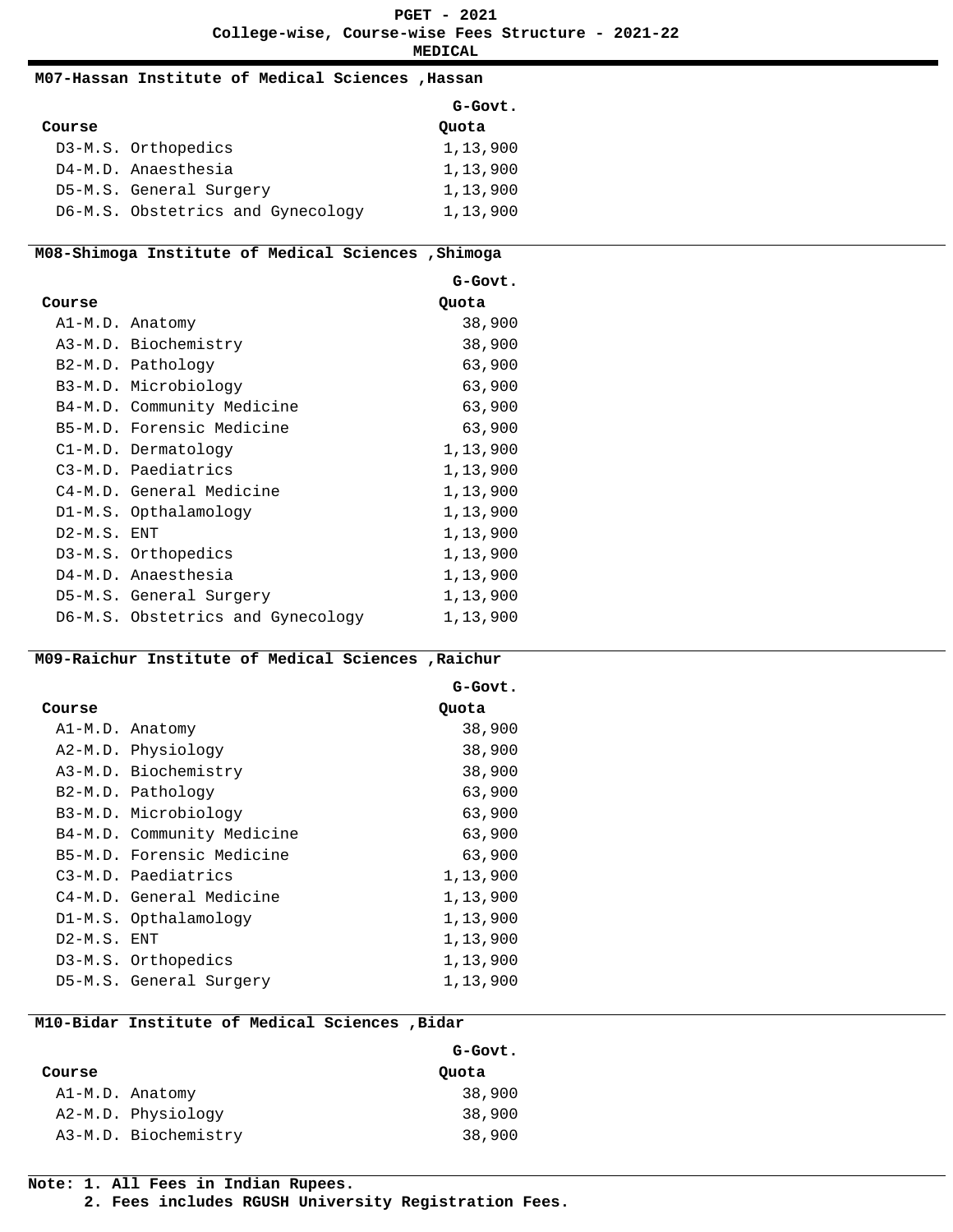**MEDICAL**

# **M10-Bidar Institute of Medical Sciences ,Bidar**

|        |                           | G-Govt. |
|--------|---------------------------|---------|
| Course |                           | Quota   |
|        | B1-M.D. Pharmacology      | 63,900  |
|        | B5-M.D. Forensic Medicine | 63,900  |

### **M11-Kidwai Cancer Institute,Bangalore**

|                                     | G-Govt.  |
|-------------------------------------|----------|
| Course                              | Quota    |
| B2-M.D. Pathology                   | 63,900   |
| B3-M.D. Microbiology                | 63,900   |
| C2-M.D. Radio Therapy               | 1,13,900 |
| C5-M.D. Radio Diagnosis             | 1,13,900 |
| D4-M.D. Anaesthesia                 | 1,13,900 |
| F6-Diploma in Medical Radio Therapy | 1,11,600 |

# **M12-Indira Gandhi Institute of Child Health ,Bangalore**

|        |                     | G-Govt.  |
|--------|---------------------|----------|
| Course |                     | Ouota    |
|        | C3-M.D. Paediatrics | 1,13,900 |

# **M14-Jaya Jagadguru Murugharajendra Medical College ,Davangere**

|             |                                   | G-Govt.  | P-Priv.   | <b>N-NRI</b>                      | Q-Others    |
|-------------|-----------------------------------|----------|-----------|-----------------------------------|-------------|
| Course      |                                   | Quota    | Quota     | Quota                             | Quota       |
|             | A1-M.D. Anatomy                   | 1,02,786 | 1,58,198  | 1,58,201                          |             |
|             | A2-M.D. Physiology                | 1,02,786 | 1,58,198  | 1,58,201                          |             |
|             | A3-M.D. Biochemistry              | 1,02,786 | 1,58,198  |                                   | 1,58,201    |
|             | B1-M.D. Pharmacology              | 1,90,070 | 2,99,177  |                                   | 2,99,176    |
|             | B2-M.D. Pathology                 | 1,90,070 | 2,99,177  | 2,99,176                          | 2,99,176    |
|             | B3-M.D. Microbiology              | 1,90,070 | 2,99,177  | 2,99,176                          | 2,99,176    |
|             | B4-M.D. Community Medicine        | 1,90,070 | 2,99,177  |                                   | 2,99,176    |
|             | B5-M.D. Forensic Medicine         | 1,90,070 | 2,99,177  |                                   |             |
|             | C1-M.D. Dermatology               | 7,13,780 | 11,50,205 | 90,15,500                         | 90,15,500   |
|             | C3-M.D. Paediatrics               | 7,13,780 | 11,50,205 | 60,15,500                         | 60,15,500   |
|             | C4-M.D. General Medicine          | 7,13,780 | 11,50,205 | 90,15,500                         | 90,15,500   |
|             | C5-M.D. Radio Diagnosis           | 7,13,780 |           | 11,50,205 1,17,15,500 1,17,15,500 |             |
|             | C6-M.D. Psychiatry                | 7,13,780 | 11,50,205 |                                   |             |
|             | C7-M.D. Respiratory Medicine      | 7,13,780 | 11,50,205 |                                   | 40,15,500   |
|             | C9-M.D. Emergency Medicine        | 7,13,780 | 11,50,205 | 50,15,500                         |             |
|             | D1-M.S. Opthalamology             | 7,13,780 | 11,50,205 | 50,15,500                         | 50,15,500   |
| D2-M.S. ENT |                                   | 7,13,780 | 11,50,205 | 30, 15, 500                       | 30, 15, 500 |
|             | D3-M.S. Orthopedics               | 7,13,780 | 11,50,205 | 60,15,500                         | 60,15,500   |
|             | D4-M.D. Anaesthesia               | 7,13,780 | 11,50,205 | 30,15,500                         | 30, 15, 500 |
|             | D5-M.S. General Surgery           | 7,13,780 | 11,50,205 | 70,15,500                         | 70,15,500   |
|             | D6-M.S. Obstetrics and Gynecology | 7,13,780 | 11,50,205 | 90,15,500                         | 90,15,500   |

### **M15-M.S.Ramaiah Medical College ,Bangalore**

|                 | G-Govt. | P-Priv.                    | N-NRI | 0-Others |
|-----------------|---------|----------------------------|-------|----------|
| Course          | Ouota   | Ouota                      | Ouota | Ouota    |
| Al-M.D. Anatomy |         | 1,02,786 1,58,198 5,15,500 |       |          |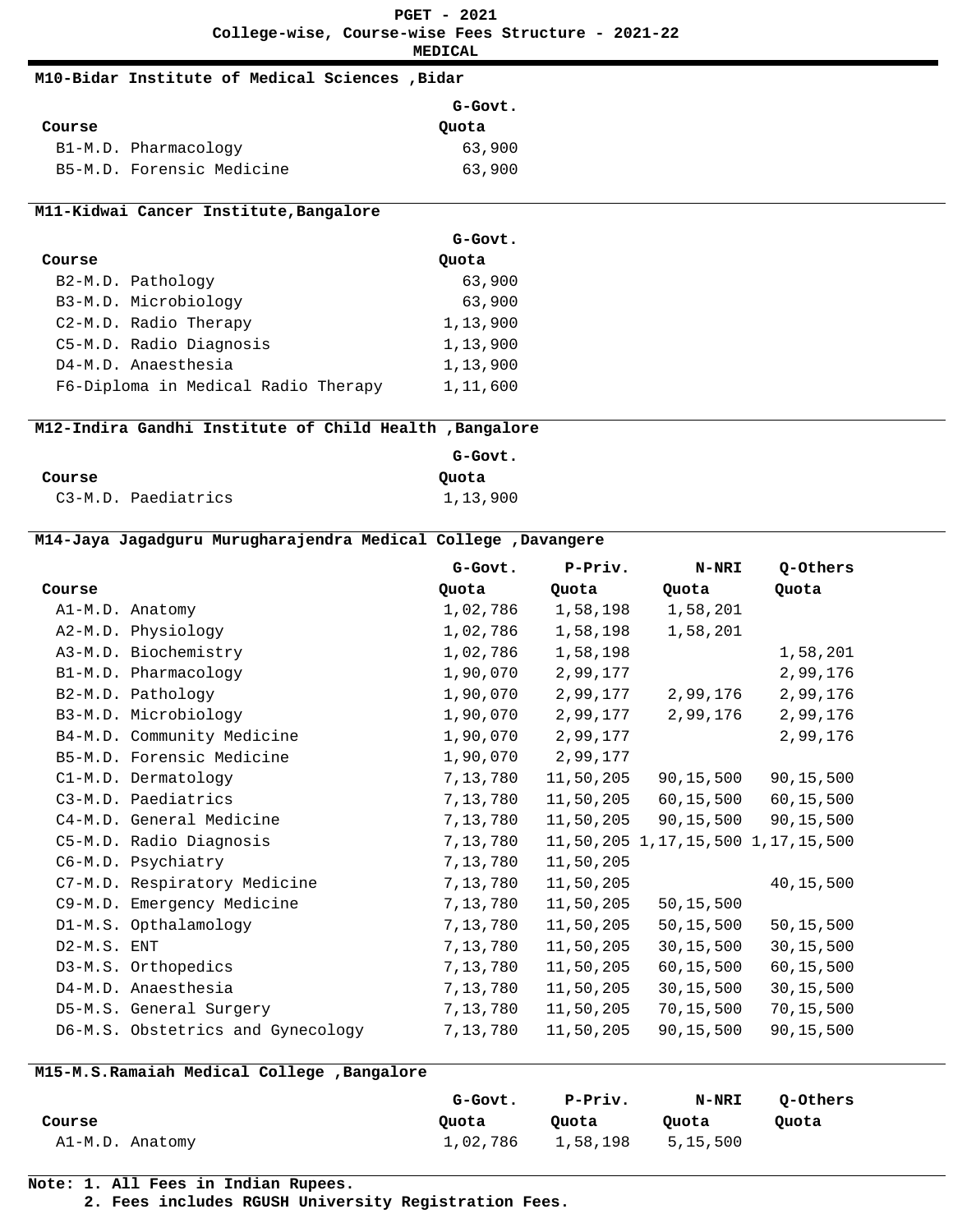### **MEDICAL**

## **M15-M.S.Ramaiah Medical College ,Bangalore**

|             |                                   | G-Govt.  | P-Priv.   | <b>N-NRI</b>                      | Q-Others    |
|-------------|-----------------------------------|----------|-----------|-----------------------------------|-------------|
| Course      |                                   | Quota    | Quota     | Quota                             | Quota       |
|             | A2-M.D. Physiology                | 1,02,786 | 1,58,198  | 5, 15, 500                        |             |
|             | A3-M.D. Biochemistry              | 1,02,786 | 1,58,198  | 5, 15, 500                        |             |
|             | B1-M.D. Pharmacology              | 1,90,070 | 2,99,177  | 5, 15, 500                        |             |
|             | B2-M.D. Pathology                 | 1,90,070 | 2,99,177  | 15,15,500                         | 15, 15, 500 |
|             | B3-M.D. Microbiology              | 1,90,070 | 2,99,177  |                                   | 5, 15, 500  |
|             | B4-M.D. Community Medicine        | 1,90,070 | 2,99,177  |                                   |             |
|             | B5-M.D. Forensic Medicine         | 1,90,070 | 2,99,177  |                                   | 5, 15, 500  |
|             | C1-M.D. Dermatology               | 7,13,780 |           | 11,50,205 1,10,15,500 1,10,15,500 |             |
|             | C2-M.D. Radio Therapy             | 7,13,780 | 11,50,205 |                                   |             |
|             | C3-M.D. Paediatrics               | 7,13,780 | 11,50,205 | 80,15,500                         | 70,15,500   |
|             | C4-M.D. General Medicine          | 7,13,780 | 11,50,205 | 85,15,500                         | 80,15,500   |
|             | C5-M.D. Radio Diagnosis           | 7,13,780 | 11,50,205 | 95,15,500                         | 90,15,500   |
|             | C6-M.D. Psychiatry                | 7,13,780 | 11,50,205 |                                   |             |
|             | C7-M.D. Respiratory Medicine      | 7,13,780 | 11,50,205 | 60,15,500                         |             |
|             | C8-M.D. Hospital Administration   | 7,13,780 | 11,50,205 |                                   |             |
|             | C9-M.D. Emergency Medicine        | 7,13,780 | 11,50,205 |                                   |             |
|             | D1-M.S. Opthalamology             | 7,13,780 | 11,50,205 | 60,15,500                         | 60,15,500   |
| D2-M.S. ENT |                                   | 7,13,780 | 11,50,205 |                                   |             |
|             | D3-M.S. Orthopedics               | 7,13,780 | 11,50,205 | 70,15,500                         | 70,15,500   |
|             | D4-M.D. Anaesthesia               | 7,13,780 | 11,50,205 | 40, 15, 500                       | 40,15,500   |
|             | D5-M.S. General Surgery           | 7,13,780 | 11,50,205 | 70,15,500                         | 70,15,500   |
|             | D6-M.S. Obstetrics and Gynecology | 7,13,780 | 11,50,205 | 70,15,000                         | 70,15,000   |

## **M16-Kempegowda Institute of Medical Sciences ,Bangalore**

|             |                                   | G-Govt.  | P-Priv.   | <b>N-NRI</b> | Q-Others    |
|-------------|-----------------------------------|----------|-----------|--------------|-------------|
| Course      |                                   | Quota    | Quota     | Quota        | Quota       |
|             | A1-M.D. Anatomy                   | 1,02,786 | 1,58,198  | 5, 15, 500   |             |
|             | A2-M.D. Physiology                | 1,02,786 | 1,58,198  |              |             |
|             | A3-M.D. Biochemistry              |          | 1,58,198  |              | 5, 15, 500  |
|             | B1-M.D. Pharmacology              | 1,90,070 | 2,99,177  |              | 5, 15, 500  |
|             | B2-M.D. Pathology                 | 1,90,070 | 2,99,177  | 10,15,500    | 10,15,500   |
|             | B3-M.D. Microbiology              | 1,90,070 | 2,99,177  | 5, 15, 500   |             |
|             | B4-M.D. Community Medicine        | 1,90,070 | 2,99,177  | 5,15,500     | 5,15,500    |
|             | B5-M.D. Forensic Medicine         | 1,90,070 | 2,99,177  | 5, 15, 500   |             |
|             | C1-M.D. Dermatology               | 7,13,780 | 11,50,205 | 90,15,500    | 90,15,500   |
|             | C3-M.D. Paediatrics               | 7,13,780 | 11,50,205 | 70,15,500    | 70,15,500   |
|             | C4-M.D. General Medicine          | 7,13,780 | 11,50,205 | 65,15,500    | 65, 15, 500 |
|             | C5-M.D. Radio Diagnosis           | 7,13,780 | 11,50,205 | 85,15,500    | 85,15,500   |
|             | C6-M.D. Psychiatry                | 7,13,780 | 11,50,205 |              |             |
|             | C7-M.D. Respiratory Medicine      | 7,13,780 | 11,50,205 |              |             |
|             | C9-M.D. Emergency Medicine        | 7,13,780 | 11,50,205 |              |             |
|             | D1-M.S. Opthalamology             | 7,13,780 | 11,50,205 | 40,15,500    |             |
| D2-M.S. ENT |                                   | 7,13,780 | 11,50,205 | 40,15,500    |             |
|             | D3-M.S. Orthopedics               | 7,13,780 | 11,50,205 | 60,15,500    | 60,15,500   |
|             | D4-M.D. Anaesthesia               | 7,13,780 | 11,50,205 | 35,15,500    | 35, 15, 500 |
|             | D5-M.S. General Surgery           | 7,13,780 | 11,50,205 | 55,15,500    | 55, 15, 500 |
|             | D6-M.S. Obstetrics and Gynecology | 7,13,780 | 11,50,205 | 55,15,500    | 55, 15, 500 |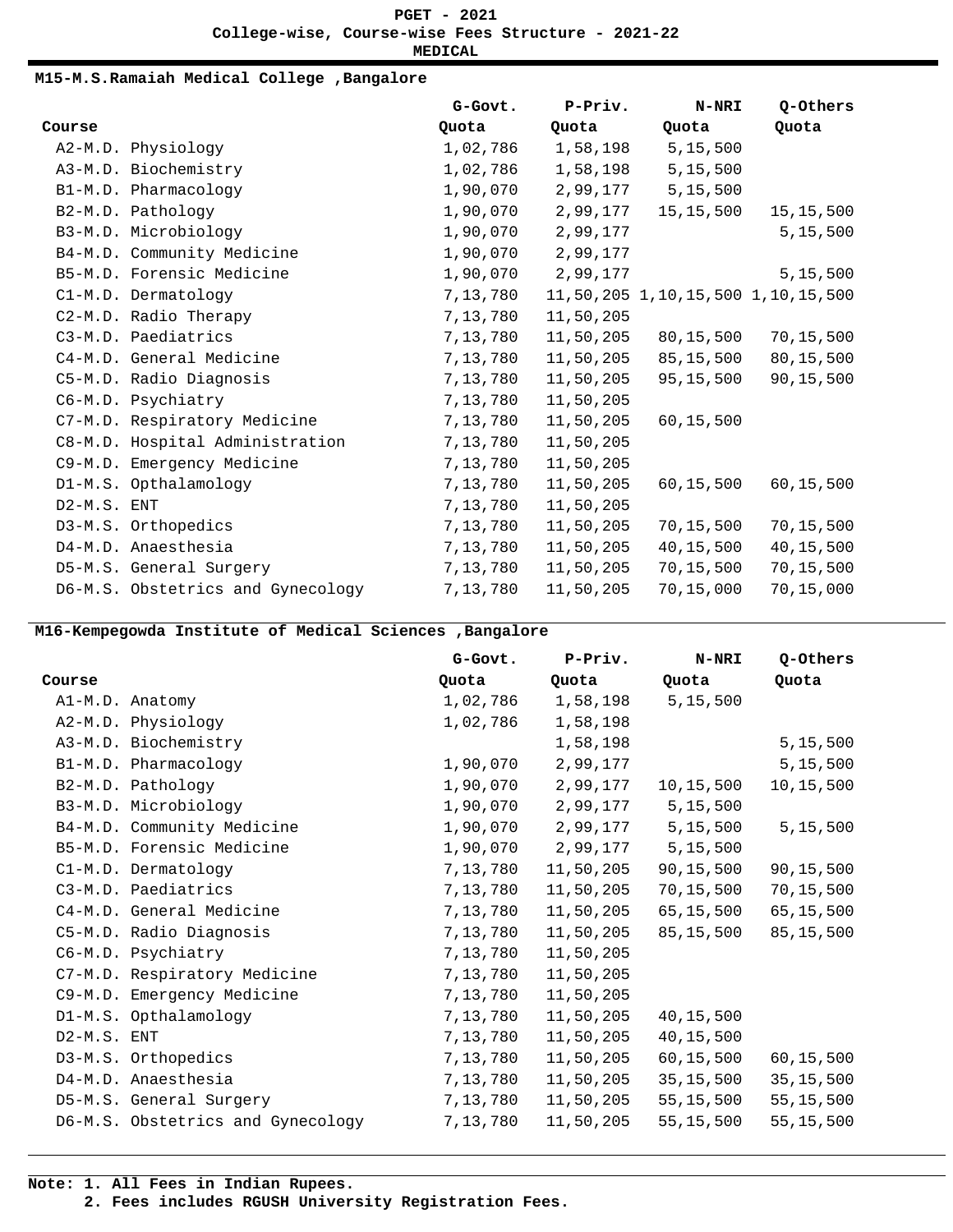#### **MEDICAL**

# **M17-Mahadevappa Rampure Medical College ,Gulbarga**

|             |                                   | G-Govt.  | P-Priv.   | <b>N-NRI</b> | Q-Others    |
|-------------|-----------------------------------|----------|-----------|--------------|-------------|
| Course      |                                   | Quota    | Quota     | Quota        | Quota       |
|             | A1-M.D. Anatomy                   | 1,02,786 | 1,58,198  | 65,500       | 65,500      |
|             | A2-M.D. Physiology                | 1,02,786 | 1,58,198  |              |             |
|             | A3-M.D. Biochemistry              | 1,02,786 | 1,58,198  |              |             |
|             | B1-M.D. Pharmacology              | 1,90,070 | 2,99,177  |              | 2,15,500    |
|             | B2-M.D. Pathology                 | 1,90,070 | 2,99,177  | 5,15,500     | 5, 15, 500  |
|             | B3-M.D. Microbiology              | 1,90,070 | 2,99,177  |              |             |
|             | B4-M.D. Community Medicine        | 1,90,070 | 2,99,177  |              |             |
|             | B5-M.D. Forensic Medicine         | 1,90,070 | 2,99,177  |              |             |
|             | C1-M.D. Dermatology               | 7,13,780 | 11,50,205 | 80,15,500    | 80,15,500   |
|             | C3-M.D. Paediatrics               | 7,13,780 | 11,50,205 | 75,15,500    | 75,15,500   |
|             | C4-M.D. General Medicine          | 7,13,780 | 11,50,205 | 82,15,500    | 82,15,500   |
|             | C5-M.D. Radio Diagnosis           | 7,13,780 | 11,50,205 | 82,15,500    | 82,15,500   |
|             | C6-M.D. Psychiatry                | 7,13,780 | 11,50,205 |              |             |
|             | D1-M.S. Opthalamology             | 7,13,780 | 11,50,205 | 40,15,500    |             |
| D2-M.S. ENT |                                   | 7,13,780 | 11,50,205 |              |             |
|             | D3-M.S. Orthopedics               | 7,13,780 | 11,50,205 | 60,15,500    | 60,15,500   |
|             | D4-M.D. Anaesthesia               | 7,13,780 | 11,50,205 | 35, 15, 500  | 35, 15, 500 |
|             | D5-M.S. General Surgery           | 7,13,780 | 11,50,205 | 60,15,500    | 60, 15, 500 |
|             | D6-M.S. Obstetrics and Gynecology | 7,13,780 | 11,50,205 | 82,95,500    | 82,95,500   |
|             |                                   |          |           |              |             |

**M18-Adichunchanagiri Institute of Medical Sciences ,Bellur, Mandya Dist. (P)**

|             |                                   | G-Govt.  | P-Priv.   | <b>N-NRI</b> |
|-------------|-----------------------------------|----------|-----------|--------------|
| Course      |                                   | Quota    | Quota     | Quota        |
|             | A1-M.D. Anatomy                   | 1,02,786 | 3,00,500  |              |
|             | A2-M.D. Physiology                | 1,02,786 | 3,00,500  |              |
|             | A3-M.D. Biochemistry              |          | 3,00,500  |              |
|             | B1-M.D. Pharmacology              | 1,90,070 | 4,00,500  |              |
|             | B2-M.D. Pathology                 | 1,90,070 | 4,00,500  | 12,00,500    |
|             | B3-M.D. Microbiology              | 1,90,070 | 4,00,500  |              |
|             | B4-M.D. Community Medicine        | 1,90,070 |           |              |
|             | B5-M.D. Forensic Medicine         |          | 4,00,500  |              |
|             | C1-M.D. Dermatology               | 7,13,780 | 40,00,500 | 70,00,500    |
|             | C3-M.D. Paediatrics               | 7,13,780 | 30,00,500 | 60,00,500    |
|             | C4-M.D. General Medicine          | 7,13,780 | 30,00,500 | 60,00,500    |
|             | C5-M.D. Radio Diagnosis           | 7,13,780 | 40,00,500 | 70,00,500    |
|             | D1-M.S. Opthalamology             | 7,13,780 | 25,00,500 | 40,00,500    |
| D2-M.S. ENT |                                   | 7,13,780 | 22,00,500 |              |
|             | D3-M.S. Orthopedics               | 7,13,780 | 30,00,500 | 60,00,500    |
|             | D4-M.D. Anaesthesia               | 7,13,780 | 25,00,500 | 40,00,500    |
|             | D5-M.S. General Surgery           | 7,13,780 | 25,00,500 | 45,00,500    |
|             | D6-M.S. Obstetrics and Gynecology | 7,13,780 | 30,00,500 | 60,00,500    |

# **M19-K.Venkataramana Gowda Medical College and Hospital ,Sullia**

|                      | G-Govt.  | P-Priv.  | N-NRI    | Q-Others |
|----------------------|----------|----------|----------|----------|
| Course               | Quota    | Ouota    | Ouota    | Ouota    |
| A1-M.D. Anatomy      | 1,02,786 | 1,58,198 |          |          |
| A2-M.D. Physiology   |          | 1,58,198 | 2,15,500 | 2,15,500 |
| B1-M.D. Pharmacology | 1,90,070 | 2,99,177 | 3,15,500 |          |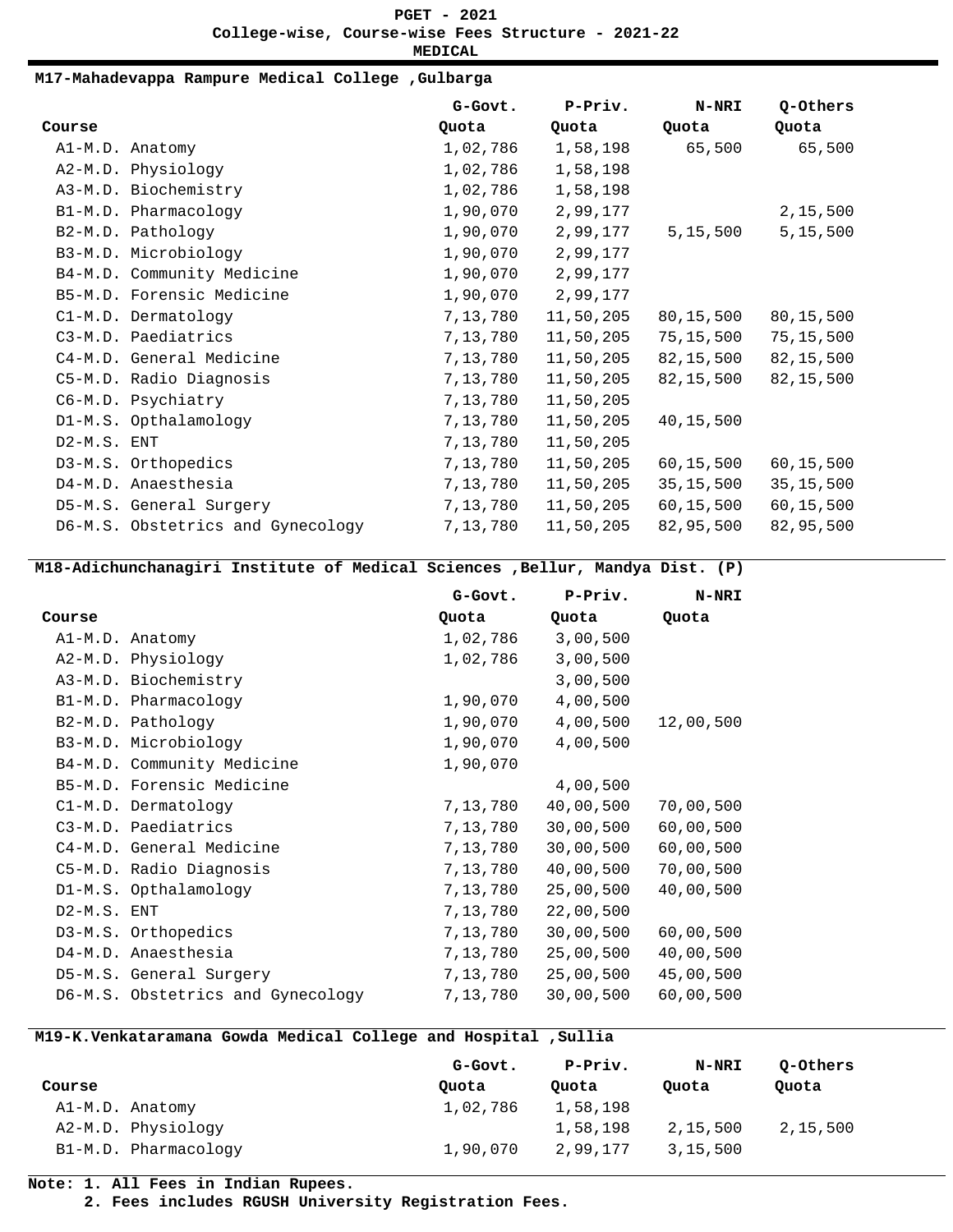#### **MEDICAL**

## **M19-K.Venkataramana Gowda Medical College and Hospital ,Sullia**

|             |                                   | G-Govt.  | P-Priv.   | <b>N-NRI</b> | Q-Others    |
|-------------|-----------------------------------|----------|-----------|--------------|-------------|
| Course      |                                   | Quota    | Quota     | Quota        | Quota       |
|             | B2-M.D. Pathology                 | 1,90,070 | 2,99,177  |              | 10,15,500   |
|             | B3-M.D. Microbiology              | 1,90,070 | 2,99,177  |              |             |
|             | B4-M.D. Community Medicine        | 1,90,070 | 2,99,177  | 4,15,500     |             |
|             | C1-M.D. Dermatology               | 7,13,780 | 11,50,205 | 75,15,500    |             |
|             | C3-M.D. Paediatrics               | 7,13,780 | 11,50,205 | 47,15,500    | 47,15,500   |
|             | C4-M.D. General Medicine          | 7,13,780 | 11,50,205 | 55,15,500    | 55,15,500   |
|             | C5-M.D. Radio Diagnosis           | 7,13,780 | 11,50,205 | 70,15,500    |             |
|             | C6-M.D. Psychiatry                |          | 11,50,205 |              | 35, 15, 500 |
|             | C7-M.D. Respiratory Medicine      | 7,13,780 | 11,50,205 |              |             |
|             | C9-M.D. Emergency Medicine        | 7,13,780 | 11,50,205 |              |             |
|             | D1-M.S. Opthalamology             | 7,13,780 | 11,50,205 | 35, 15, 500  |             |
| D2-M.S. ENT |                                   | 7,13,780 | 11,50,205 |              |             |
|             | D3-M.S. Orthopedics               | 7,13,780 | 11,50,205 |              |             |
|             | D4-M.D. Anaesthesia               | 7,13,780 | 11,50,205 | 35,15,500    | 35, 15, 500 |
|             | D5-M.S. General Surgery           | 7,13,780 | 11,50,205 | 45,15,500    | 45, 15, 500 |
|             | D6-M.S. Obstetrics and Gynecology | 7,13,780 | 11,50,205 | 50,15,500    | 50,15,500   |
|             |                                   |          |           |              |             |

**M20-Dr. B.R. Ambedkar Medical College ,Bangalore**

|             |                                   | G-Govt.  | P-Priv.   | <b>N-NRI</b> | Q-Others  |
|-------------|-----------------------------------|----------|-----------|--------------|-----------|
| Course      |                                   | Quota    | Quota     | Quota        | Quota     |
|             | A1-M.D. Anatomy                   |          | 1,58,198  |              |           |
|             | A2-M.D. Physiology                |          | 1,58,198  |              |           |
|             | A3-M.D. Biochemistry              | 1,02,786 |           |              |           |
|             | B1-M.D. Pharmacology              | 1,90,070 | 2,99,177  |              |           |
|             | B2-M.D. Pathology                 | 1,90,070 | 2,99,177  |              | 23,69,500 |
|             | B3-M.D. Microbiology              | 1,90,070 | 2,99,177  |              |           |
|             | B4-M.D. Community Medicine        |          |           |              | 5,50,500  |
|             | B5-M.D. Forensic Medicine         |          | 2,99,177  |              |           |
|             | C1-M.D. Dermatology               | 7,13,780 | 11,50,205 | 80,40,500    | 80,40,500 |
|             | C3-M.D. Paediatrics               | 7,13,780 | 11,50,205 | 80,40,500    | 80,40,500 |
|             | C4-M.D. General Medicine          | 7,13,780 | 11,50,205 | 69,70,500    | 69,70,500 |
|             | C5-M.D. Radio Diagnosis           | 7,13,780 | 11,50,205 | 80,40,500    | 80,40,500 |
|             | D1-M.S. Opthalamology             | 7,13,780 | 11,50,205 |              |           |
| D2-M.S. ENT |                                   | 7,13,780 | 11,50,205 |              |           |
|             | D3-M.S. Orthopedics               | 7,13,780 | 11,50,205 | 80,40,500    | 80,40,500 |
|             | D4-M.D. Anaesthesia               | 7,13,780 | 11,50,205 |              |           |
|             | D5-M.S. General Surgery           | 7,13,780 | 11,50,205 | 69,70,500    |           |
|             | D6-M.S. Obstetrics and Gynecology | 7,13,780 | 11,50,205 | 80,40,500    | 80,40,500 |

# **M21-Shymanuru Shivashankarappa Institute Of Medical Sciences ,Davangere**

|                 |                      | G-Govt.  | P-Priv.  | <b>N-NRI</b> | Q-Others |
|-----------------|----------------------|----------|----------|--------------|----------|
| Course          |                      | Quota    | Quota    | Quota        | Quota    |
| A1-M.D. Anatomy |                      | 1,02,786 | 1,58,198 | 1,58,201     |          |
|                 | A2-M.D. Physiology   | 1,02,786 | 1,58,198 |              | 1,58,201 |
|                 | A3-M.D. Biochemistry | 1,02,786 | 1,58,198 | 1,58,201     |          |
|                 | B1-M.D. Pharmacology | 1,90,070 | 2,99,177 | 2,99,176     |          |
|                 | B2-M.D. Pathology    | 1,90,070 | 2,99,177 | 2,99,176     | 2,99,176 |
|                 | B3-M.D. Microbiology | 1,90,070 | 2,99,177 |              |          |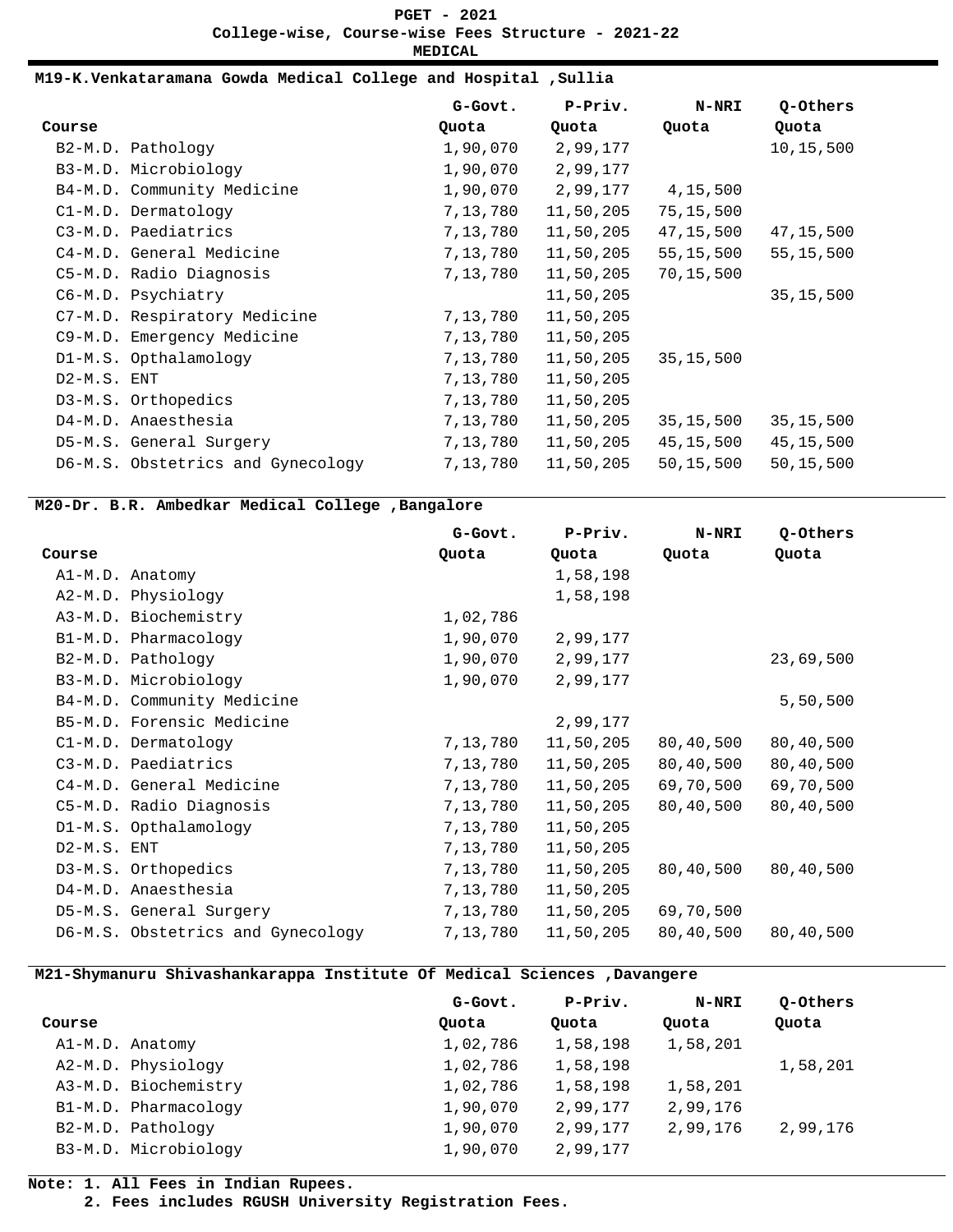|                                                    | <b>PGET - 2021</b> |  |  |  |  |  |
|----------------------------------------------------|--------------------|--|--|--|--|--|
| College-wise, Course-wise Fees Structure - 2021-22 |                    |  |  |  |  |  |
| <b>MEDICAL</b>                                     |                    |  |  |  |  |  |

#### **M21-Shymanuru Shivashankarappa Institute Of Medical Sciences ,Davangere**

|             |                                   | G-Govt.  | P-Priv.   | N-NRI     | Q-Others    |
|-------------|-----------------------------------|----------|-----------|-----------|-------------|
| Course      |                                   | Quota    | Quota     | Quota     | Quota       |
|             | B4-M.D. Community Medicine        | 1,90,070 | 2,99,177  |           |             |
|             | B5-M.D. Forensic Medicine         | 1,90,070 | 2,99,177  |           |             |
|             | C1-M.D. Dermatology               | 7,13,780 |           | 90,15,500 | 90,15,500   |
|             | C3-M.D. Paediatrics               | 7,13,780 | 11,50,205 | 60,15,500 | 60, 15, 500 |
|             | C4-M.D. General Medicine          | 7,13,780 | 11,50,205 | 90,15,500 | 90,15,500   |
|             | C5-M.D. Radio Diagnosis           | 7,13,780 | 11,50,205 | 90,15,500 | 90,15,500   |
|             | C6-M.D. Psychiatry                | 7,13,780 | 11,50,205 |           |             |
|             | C7-M.D. Respiratory Medicine      | 7,13,780 | 11,50,205 |           |             |
|             | C9-M.D. Emergency Medicine        | 7,13,780 | 11,50,205 | 50,15,500 |             |
|             | D1-M.S. Opthalamology             | 7,13,780 | 11,50,205 |           |             |
| D2-M.S. ENT |                                   | 7,13,780 | 11,50,205 |           |             |
|             | D3-M.S. Orthopedics               | 7,13,780 | 11,50,205 |           | 50,15,500   |
|             | D4-M.D. Anaesthesia               | 7,13,780 | 11,50,205 |           | 30, 15, 500 |
|             | D5-M.S. General Surgery           | 7,13,780 | 11,50,205 | 60,15,500 |             |
|             | D6-M.S. Obstetrics and Gynecology | 7,13,780 |           | 90,15,500 | 90,15,500   |
|             |                                   |          |           |           |             |

**M22-S. Nijalingappa Medical College and Research Centre ,Bagalkot**

|                                   | G-Govt.  | P-Priv.   | <b>N-NRI</b>      | Q-Others   |
|-----------------------------------|----------|-----------|-------------------|------------|
| Course                            | Quota    | Quota     | Quota             | Quota      |
| A1-M.D. Anatomy                   | 1,02,786 | 1,58,198  |                   |            |
| A2-M.D. Physiology                | 1,02,786 | 1,58,198  |                   |            |
| A3-M.D. Biochemistry              |          | 1,58,198  |                   |            |
| B1-M.D. Pharmacology              | 1,90,070 | 2,99,177  |                   | 3, 15, 500 |
| B2-M.D. Pathology                 | 1,90,070 | 2,99,177  | 10,15,500         | 10,15,500  |
| B3-M.D. Microbiology              | 1,90,070 |           | 2,99,177 3,15,500 | 3, 15, 500 |
| B4-M.D. Community Medicine        | 1,90,070 | 2,99,177  | 3,15,500          |            |
| B5-M.D. Forensic Medicine         | 1,90,070 | 2,99,177  | 3, 15, 500        |            |
| C1-M.D. Dermatology               |          | 11,50,205 | 80, 15, 500       |            |
| C3-M.D. Paediatrics               | 7,13,780 | 11,50,205 | 80, 15, 500       | 80,15,500  |
| C4-M.D. General Medicine          | 7,13,780 | 11,50,205 | 80, 15, 500       | 80,15,500  |
| C5-M.D. Radio Diagnosis           |          |           | 98,15,500         | 98,15,500  |
| C6-M.D. Psychiatry                | 7,13,780 | 11,50,205 |                   |            |
| D1-M.S. Opthalamology             | 7,13,780 | 11,50,205 | 55, 15, 500       |            |
| D2-M.S. ENT                       | 7,13,780 | 11,50,205 |                   |            |
| D3-M.S. Orthopedics               |          | 11,50,205 | 80,15,500         | 80,15,500  |
| D4-M.D. Anaesthesia               | 7,13,780 | 11,50,205 |                   |            |
| D5-M.S. General Surgery           | 7,13,780 | 11,50,205 | 60,15,500         | 60,15,500  |
| D6-M.S. Obstetrics and Gynecology | 7,13,780 | 11,50,205 | 80, 15, 500       | 80,15,500  |
| El-Diploma in Clinical Pathology  |          | 2,96,579  | 2,15,500          |            |
| E4-Diploma in Public Health       | 1,87,470 |           |                   |            |

### **M23-Sri Basaveshwara Medical College and Hospital ,Chitradurga**

|                            | G-Govt.  | P-Priv.  | <b>N-NRI</b> | Q-Others   |
|----------------------------|----------|----------|--------------|------------|
| Course                     | Quota    | Quota    | Ouota        | Quota      |
| A1-M.D. Anatomy            | 1,02,786 | 1,58,198 | 3,15,500     |            |
| A3-M.D. Biochemistry       |          | 1,58,198 |              |            |
| B2-M.D. Pathology          | 1,90,070 | 2,99,177 | 5, 15, 500   |            |
| B4-M.D. Community Medicine | 1,90,070 | 2,99,177 |              | 5, 15, 500 |

**Note: 1. All Fees in Indian Rupees.**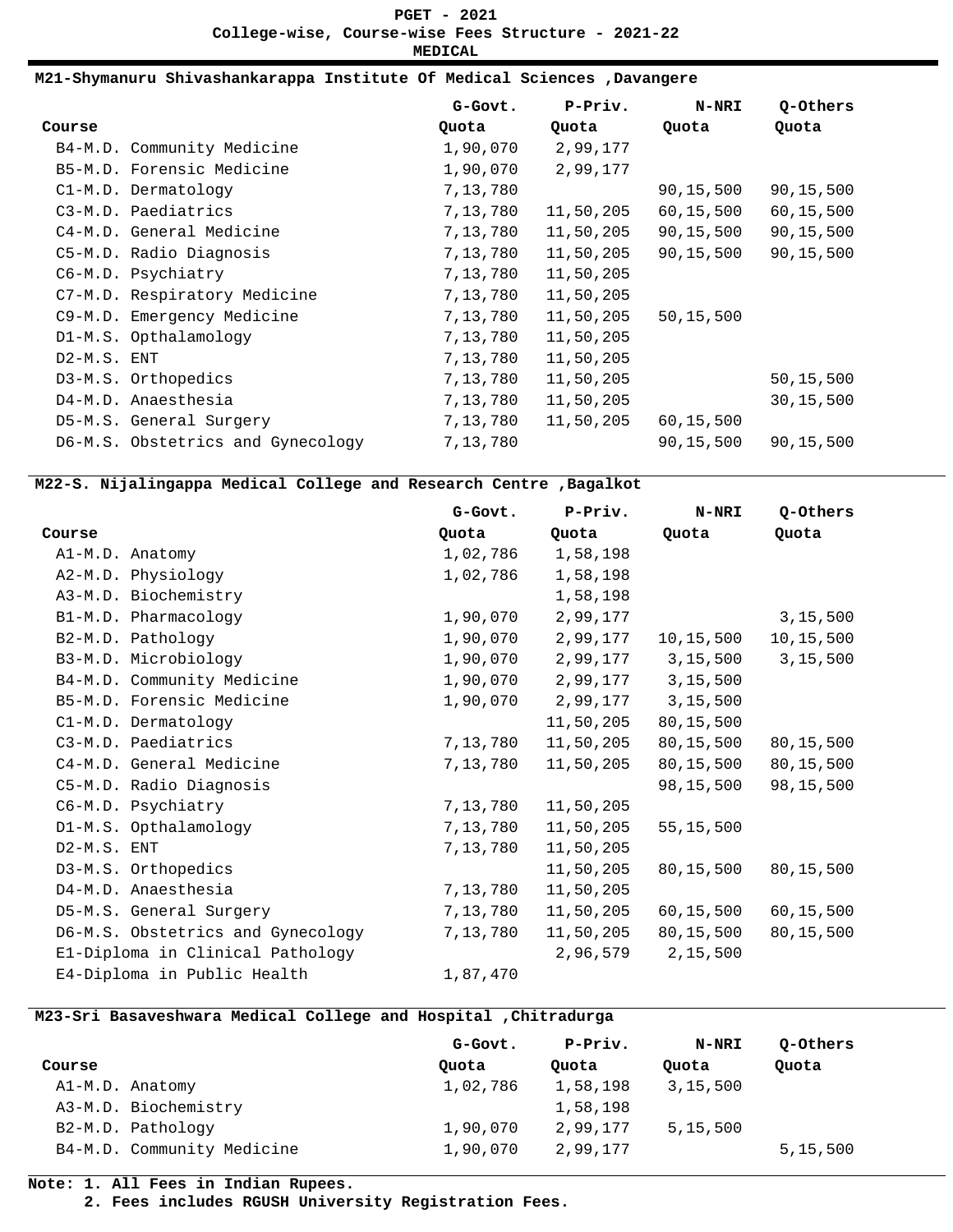#### **M23-Sri Basaveshwara Medical College and Hospital ,Chitradurga**

|             |                                   | G-Govt.  | P-Priv.   | N-NRI     | Q-Others  |
|-------------|-----------------------------------|----------|-----------|-----------|-----------|
| Course      |                                   | Quota    | Quota     | Quota     | Quota     |
|             | B5-M.D. Forensic Medicine         | 1,90,070 | 2,99,177  |           |           |
|             | C1-M.D. Dermatology               | 7,13,780 |           | 90,15,500 |           |
|             | C3-M.D. Paediatrics               | 7,13,780 | 11,50,205 | 90,15,500 |           |
|             | C4-M.D. General Medicine          | 7,13,780 | 11,50,205 | 90,15,500 |           |
|             | C5-M.D. Radio Diagnosis           | 7,13,780 |           |           | 90,15,500 |
|             | C6-M.D. Psychiatry                | 7,13,780 |           | 70,15,500 |           |
|             | C7-M.D. Respiratory Medicine      | 7,13,780 | 11,50,205 |           |           |
|             | C9-M.D. Emergency Medicine        | 7,13,780 | 11,50,205 |           |           |
|             | D1-M.S. Opthalamology             | 7,13,780 | 11,50,205 | 70,15,500 |           |
| D2-M.S. ENT |                                   | 7,13,780 | 11,50,205 |           |           |
|             | D3-M.S. Orthopedics               |          | 11,50,205 |           | 70,15,500 |
|             | D4-M.D. Anaesthesia               | 7,13,780 | 11,50,205 | 70,15,500 |           |
|             | D5-M.S. General Surgery           | 7,13,780 | 11,50,205 | 70,15,500 | 70,15,500 |
|             | D6-M.S. Obstetrics and Gynecology |          | 11,50,205 | 90,15,500 | 90,15,500 |

### **M24-Al-Ameen Medical College ,Bijapur**

|                 |                                   | G-Govt.  | P-Priv.   | N-NRI       | Q-Others    |
|-----------------|-----------------------------------|----------|-----------|-------------|-------------|
| Course          |                                   | Quota    | Quota     | Quota       | Quota       |
| A1-M.D. Anatomy |                                   |          | 1,58,198  |             |             |
|                 | A2-M.D. Physiology                | 1,02,786 |           |             |             |
|                 | B2-M.D. Pathology                 | 1,90,070 | 2,99,177  |             |             |
|                 | B5-M.D. Forensic Medicine         |          | 2,99,177  | 10,15,500   |             |
|                 | C3-M.D. Paediatrics               | 7,13,780 | 11,50,205 | 55,15,500   | 55, 15, 500 |
|                 | C4-M.D. General Medicine          | 7,13,780 | 11,50,205 | 55,15,500   | 55, 15, 500 |
|                 | C5-M.D. Radio Diagnosis           | 7,13,780 | 11,50,205 | 65,15,500   | 65, 15, 500 |
|                 | D1-M.S. Opthalamology             | 7,13,780 | 11,50,205 |             |             |
| D2-M.S. ENT     |                                   |          |           | 40,15,500   |             |
|                 | D3-M.S. Orthopedics               | 7,13,780 | 11,50,205 | 50,15,500   | 50,15,500   |
|                 | D4-M.D. Anaesthesia               |          | 11,50,205 | 25, 15, 500 | 25, 15, 500 |
|                 | D5-M.S. General Surgery           | 7,13,780 | 11,50,205 | 45, 15, 500 |             |
|                 | D6-M.S. Obstetrics and Gynecology | 7,13,780 | 11,50,205 | 55,15,500   | 55, 15, 500 |

**M25-Father Muller Institute of Med. Education and Research ,Mangalore**

|        |                          | G-Govt.  | P-Priv.   | N-NRI     | Q-Others    |
|--------|--------------------------|----------|-----------|-----------|-------------|
| Course |                          | Quota    | Quota     | Quota     | Quota       |
|        | A1-M.D. Anatomy          |          | 1,58,198  |           | 2,15,500    |
|        | A2-M.D. Physiology       |          | 1,58,198  | 2,15,500  |             |
|        | A3-M.D. Biochemistry     | 1,02,786 | 1,58,198  |           |             |
|        | B1-M.D. Pharmacology     | 1,90,070 | 2,99,177  | 1,90,500  |             |
|        | B2-M.D. Pathology        | 1,90,070 | 2,99,177  | 10,15,500 | 10,15,500   |
|        | B3-M.D. Microbiology     | 1,90,070 | 2,99,177  | 1,90,500  |             |
|        | C1-M.D. Dermatology      | 7,13,780 | 11,50,205 | 70,15,500 | 70,15,500   |
|        | C2-M.D. Radio Therapy    | 7,13,780 | 11,50,205 |           |             |
|        | C3-M.D. Paediatrics      | 7,13,780 | 11,50,205 | 60,15,500 | 60, 15, 500 |
|        | C4-M.D. General Medicine | 7,13,780 | 11,50,205 | 55,15,500 | 55, 15, 500 |
|        | C5-M.D. Radio Diagnosis  | 7,13,780 | 11,50,205 | 70,15,500 |             |
|        | C6-M.D. Psychiatry       | 7,13,780 | 11,50,205 | 40,15,500 | 40,15,500   |
|        | D1-M.S. Opthalamology    |          | 11,50,205 | 40,15,500 |             |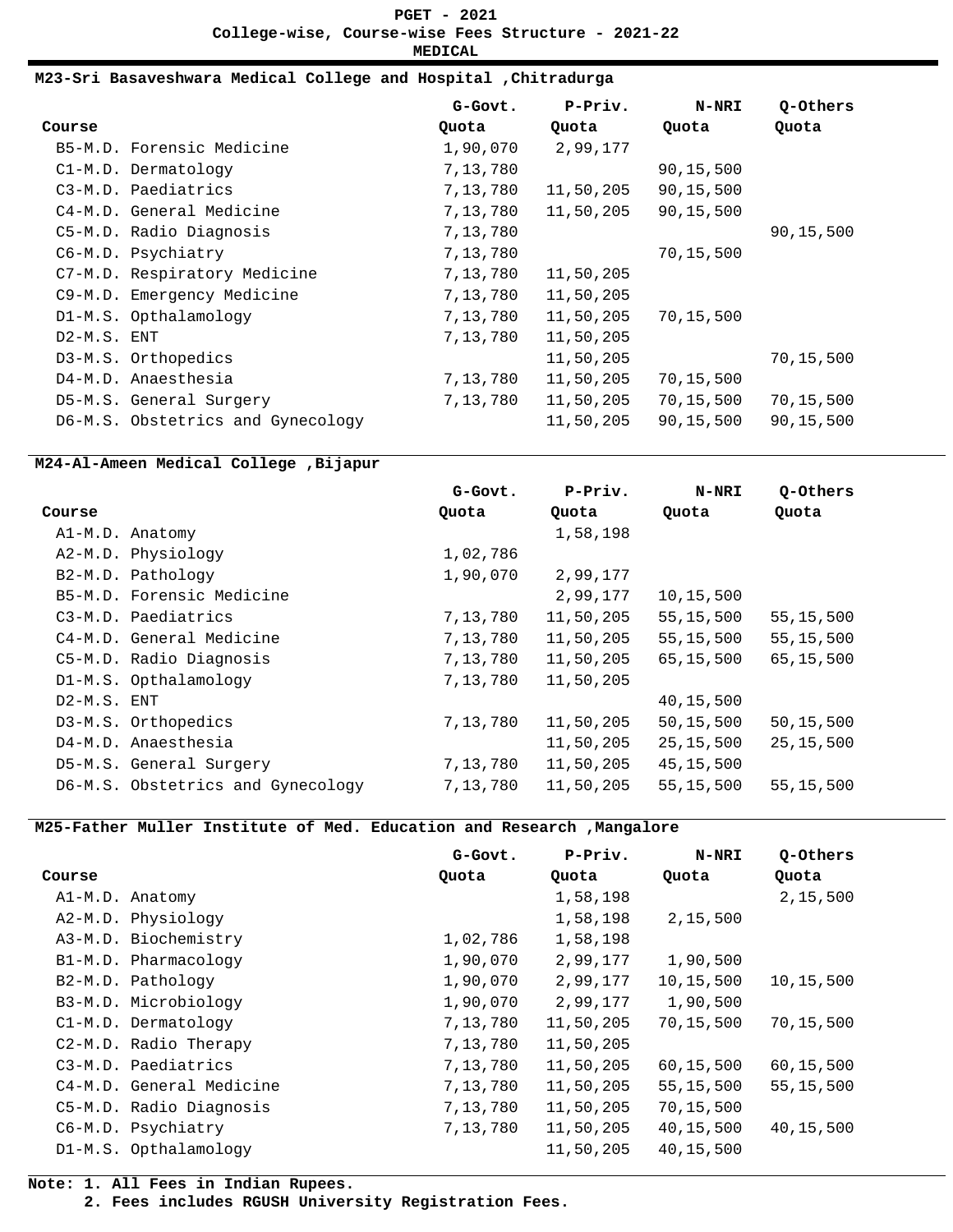#### **M25-Father Muller Institute of Med. Education and Research ,Mangalore**

|               |                                   | G-Govt.  | P-Priv.   | N-NRI       | Q-Others    |
|---------------|-----------------------------------|----------|-----------|-------------|-------------|
| Course        |                                   | Quota    | Quota     | Quota       | Quota       |
| $D2-M.S. ENT$ |                                   |          | 11,50,205 | 35, 15, 500 |             |
|               | D3-M.S. Orthopedics               | 7,13,780 | 11,50,205 | 55,15,500   | 55, 15, 500 |
|               | D4-M.D. Anaesthesia               | 7,13,780 | 11,50,205 | 40,15,500   | 40,15,500   |
|               | D5-M.S. General Surgery           | 7,13,780 | 11,50,205 | 55,15,500   | 55, 15, 500 |
|               | D6-M.S. Obstetrics and Gynecology | 7,13,780 | 11,50,205 | 55.15.500   | 55,15,500   |

### **M26-Vydehi Institute of Medical Science and Research Centre ,Bangalore**

|             |                                   | G-Govt.  | P-Priv.                            | <b>N-NRI</b> | Q-Others  |
|-------------|-----------------------------------|----------|------------------------------------|--------------|-----------|
| Course      |                                   | Quota    | Quota                              | Quota        | Quota     |
|             | A1-M.D. Anatomy                   | 1,02,786 | 1,58,198                           |              |           |
|             | A2-M.D. Physiology                | 1,02,786 | 1,58,198                           |              |           |
|             | A3-M.D. Biochemistry              | 1,02,786 | 1,58,198                           |              |           |
|             | B1-M.D. Pharmacology              | 1,90,070 | 2,99,177                           |              |           |
|             | B2-M.D. Pathology                 | 1,90,070 | 2,99,177                           |              |           |
|             | B3-M.D. Microbiology              | 1,90,070 | 2,99,177                           |              |           |
|             | B4-M.D. Community Medicine        | 1,90,070 | 2,99,177                           |              |           |
|             | B5-M.D. Forensic Medicine         |          | 2,99,177                           |              |           |
|             | C1-M.D. Dermatology               | 7,13,780 | 11,50,205                          | 90,15,500    | 90,15,500 |
|             | C2-M.D. Radio Therapy             | 7,13,780 | 11,50,205                          |              |           |
|             | C3-M.D. Paediatrics               |          | 7, 13, 780 11, 50, 205             | 75,15,500    | 75,15,500 |
|             | C4-M.D. General Medicine          |          | 7, 13, 780 11, 50, 205 75, 15, 500 |              | 75,15,500 |
|             | C5-M.D. Radio Diagnosis           |          | 7, 13, 780 11, 50, 205             | 90,15,500    | 90,15,500 |
|             | C6-M.D. Psychiatry                | 7,13,780 | 11,50,205                          |              |           |
|             | C7-M.D. Respiratory Medicine      | 7,13,780 | 11,50,205                          |              |           |
|             | C8-M.D. Hospital Administration   | 7,13,780 | 11,50,205                          |              |           |
|             | C9-M.D. Emergency Medicine        |          | 11,50,205                          | 50, 15, 500  |           |
|             | D1-M.S. Opthalamology             | 7,13,780 | 11,50,205                          |              |           |
| D2-M.S. ENT |                                   | 7,13,780 | 11,50,205                          | 50,15,500    |           |
|             | D3-M.S. Orthopedics               | 7,13,780 | 11,50,205                          | 75,15,500    |           |
|             | D4-M.D. Anaesthesia               |          | 7, 13, 780 11, 50, 205 45, 15, 500 |              |           |
|             | D5-M.S. General Surgery           | 7,13,780 | 11,50,205                          | 60,15,500    | 60,15,500 |
|             | D6-M.S. Obstetrics and Gynecology | 7,13,780 | 11,50,205                          | 70,15,500    | 70,15,500 |

### **M27-Sri Dharmasthala Manjunatheshwara Medical college ,Dharwad (P)**

|        |                            | G-Govt.  | P-Priv.     | N-NRI     |
|--------|----------------------------|----------|-------------|-----------|
| Course |                            | Quota    | Quota       | Quota     |
|        | A1-M.D. Anatomy            | 1,02,786 | 87,784      | 87,284    |
|        | A2-M.D. Physiology         | 1,02,786 | 87,784      |           |
|        | A3-M.D. Biochemistry       | 1,02,786 | 87,784      | 87,284    |
|        | B1-M.D. Pharmacology       | 1,90,070 |             |           |
|        | B2-M.D. Pathology          | 1,90,070 | 3,49,640    | 5,25,000  |
|        | B3-M.D. Microbiology       | 1,90,070 | 1,75,070    |           |
|        | B4-M.D. Community Medicine | 1,90,070 | 1,75,070    | 1,75,070  |
|        | B5-M.D. Forensic Medicine  |          | 1,75,070    |           |
|        | C1-M.D. Dermatology        | 7,13,780 | 26,60,800   | 56,52,400 |
|        | C3-M.D. Paediatrics        | 7,13,780 | 26,60,800   | 53,71,100 |
|        | C4-M.D. General Medicine   | 7,13,780 | 26,60,800   | 53,71,100 |
|        | C5-M.D. Radio Diagnosis    | 7,13,780 | 31, 20, 600 | 63,42,900 |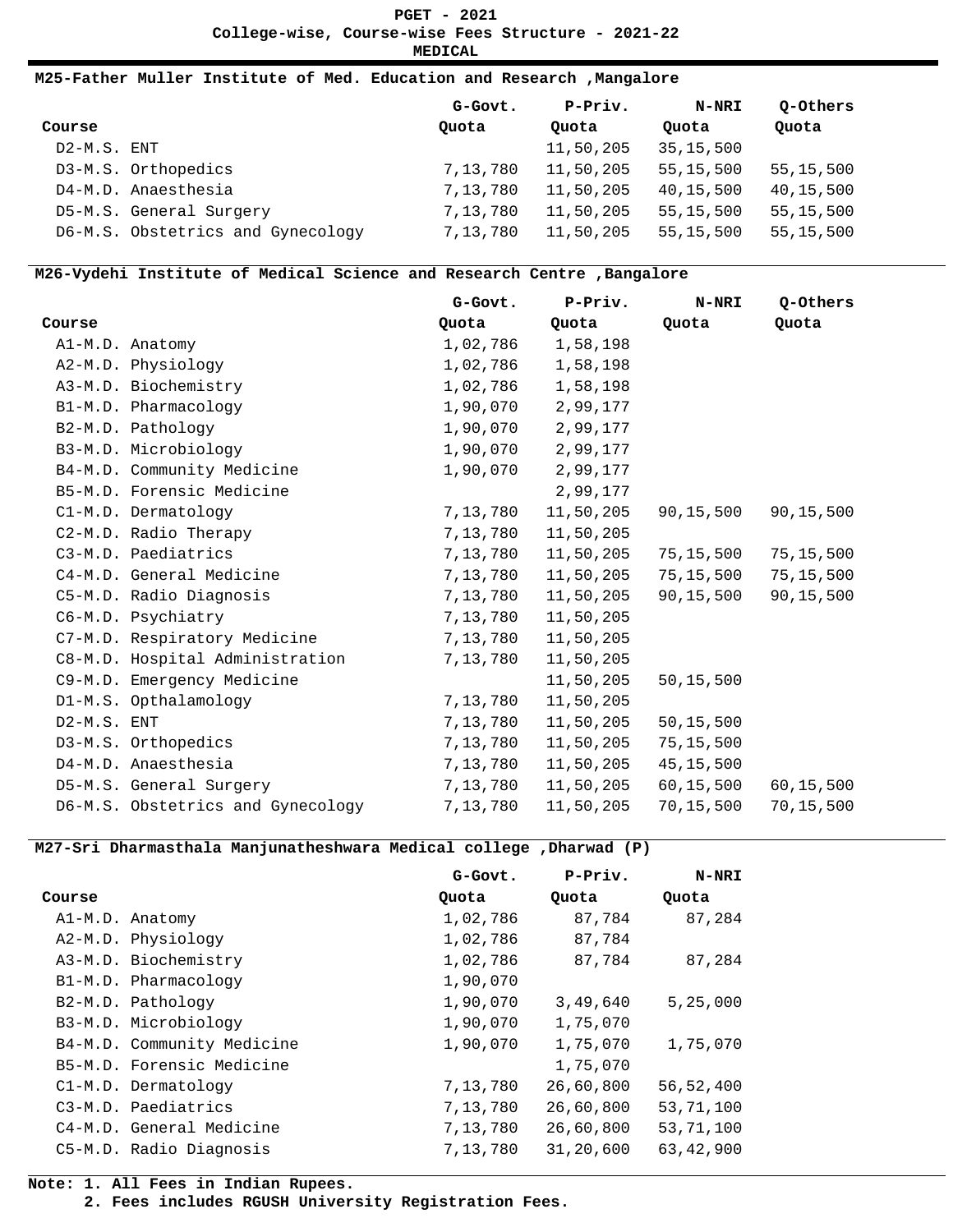|                                                    | <b>PGET - 2021</b> |  |  |  |  |  |
|----------------------------------------------------|--------------------|--|--|--|--|--|
| College-wise, Course-wise Fees Structure - 2021-22 |                    |  |  |  |  |  |
| <b>MEDICAL</b>                                     |                    |  |  |  |  |  |

### **M27-Sri Dharmasthala Manjunatheshwara Medical college ,Dharwad (P)**

|                                   | G-Govt.  | P-Priv.   | N-NRI      |
|-----------------------------------|----------|-----------|------------|
| Course                            | Quota    | Quota     | Quota      |
| C6-M.D. Psychiatry                | 7,13,780 | 18,41,900 | 26,60,300  |
| C8-M.D. Hospital Administration   | 7,13,780 | 6,98,780  | 6,98,780   |
| C9-M.D. Emergency Medicine        | 7,13,780 | 6,98,780  |            |
| D1-M.S. Opthalamology             | 7,13,780 | 19,44,200 |            |
| D2-M.S. ENT                       | 7,13,780 | 19,44,200 | 25,83,500  |
| D3-M.S. Orthopedics               | 7,13,780 | 23,53,400 | 53,71,100  |
| D4-M.D. Anaesthesia               | 7,13,780 | 20,46,500 | 41,69,100  |
| D5-M.S. General Surgery           | 7,13,780 | 21,48,800 | 46,55,000  |
| D6-M.S. Obstetrics and Gynecology | 7,13,780 | 26,60,300 | 57,03,600  |
| E4-Diploma in Public Health       | 1,74,570 |           | 2, 18, 715 |
|                                   |          |           |            |

### **M28-M.V.J.Medical College and Research Hospital ,Channasandra, Bangalore**

|             |                                   | G-Govt.  | P-Priv.   | N-NRI       | Q-Others  |
|-------------|-----------------------------------|----------|-----------|-------------|-----------|
| Course      |                                   | Quota    | Quota     | Quota       | Quota     |
|             | B2-M.D. Pathology                 | 1,90,070 | 2,99,177  |             |           |
|             | C1-M.D. Dermatology               | 7,13,780 | 11,50,205 |             | 90,15,500 |
|             | C3-M.D. Paediatrics               | 7,13,780 | 11,50,205 | 70,15,500   | 70,15,500 |
|             | C4-M.D. General Medicine          | 7,13,780 | 11,50,205 | 70,15,500   | 70,15,500 |
|             | C5-M.D. Radio Diagnosis           | 7,13,780 | 11,50,205 | 90, 15, 500 | 90,15,500 |
|             | C6-M.D. Psychiatry                | 7,13,780 | 11,50,205 |             |           |
|             | D1-M.S. Opthalamology             | 7,13,780 | 11,50,205 |             |           |
| D2-M.S. ENT |                                   |          | 11,50,205 |             |           |
|             | D3-M.S. Orthopedics               | 7,13,780 | 11,50,205 | 60,15,500   |           |
|             | D4-M.D. Anaesthesia               | 7,13,780 | 11,50,205 | 60, 15, 500 | 60,15,500 |
|             | D5-M.S. General Surgery           | 7,13,780 | 11,50,205 |             |           |
|             | D6-M.S. Obstetrics and Gynecology | 7,13,780 | 11,50,205 | 75,15,500   | 75,15,500 |

### **M30-Navodaya Medical College ,Raichur**

|             |                                   | G-Govt.  | P-Priv.   | <b>N-NRI</b> | Q-Others    |
|-------------|-----------------------------------|----------|-----------|--------------|-------------|
| Course      |                                   | Quota    | Quota     | Quota        | Quota       |
|             | A1-M.D. Anatomy                   | 1,02,786 |           |              |             |
|             | A2-M.D. Physiology                | 1,02,786 | 1,58,198  |              |             |
|             | A3-M.D. Biochemistry              | 1,02,786 | 1,58,198  |              |             |
|             | B1-M.D. Pharmacology              | 1,90,070 | 2,99,177  |              |             |
|             | B2-M.D. Pathology                 | 1,90,070 | 2,99,177  | 10,15,500    |             |
|             | B3-M.D. Microbiology              | 1,90,070 | 2,99,177  |              |             |
|             | B4-M.D. Community Medicine        |          | 2,99,177  |              |             |
|             | C1-M.D. Dermatology               | 7,13,780 | 11,50,205 | 65,15,500    | 65,15,500   |
|             | C3-M.D. Paediatrics               | 7,13,780 | 11,50,205 | 60,15,500    | 60, 15, 500 |
|             | C4-M.D. General Medicine          | 7,13,780 | 11,50,205 | 65,15,500    | 65,15,500   |
|             | C5-M.D. Radio Diagnosis           | 7,13,780 | 11,50,205 | 70,15,500    | 70,15,500   |
|             | C7-M.D. Respiratory Medicine      |          | 11,50,205 |              |             |
|             | D1-M.S. Opthalamology             | 7,13,780 | 11,50,205 |              |             |
| D2-M.S. ENT |                                   | 7,13,780 | 11,50,205 |              |             |
|             | D3-M.S. Orthopedics               | 7,13,780 | 11,50,205 | 50,15,500    | 50, 15, 500 |
|             | D4-M.D. Anaesthesia               | 7,13,780 | 11,50,205 | 45, 15, 500  |             |
|             | D5-M.S. General Surgery           | 7,13,780 | 11,50,205 | 50, 15, 500  | 50,15,500   |
|             | D6-M.S. Obstetrics and Gynecology | 7,13,780 | 11,50,205 | 60,15,500    |             |

**Note: 1. All Fees in Indian Rupees. 2. Fees includes RGUSH University Registration Fees.**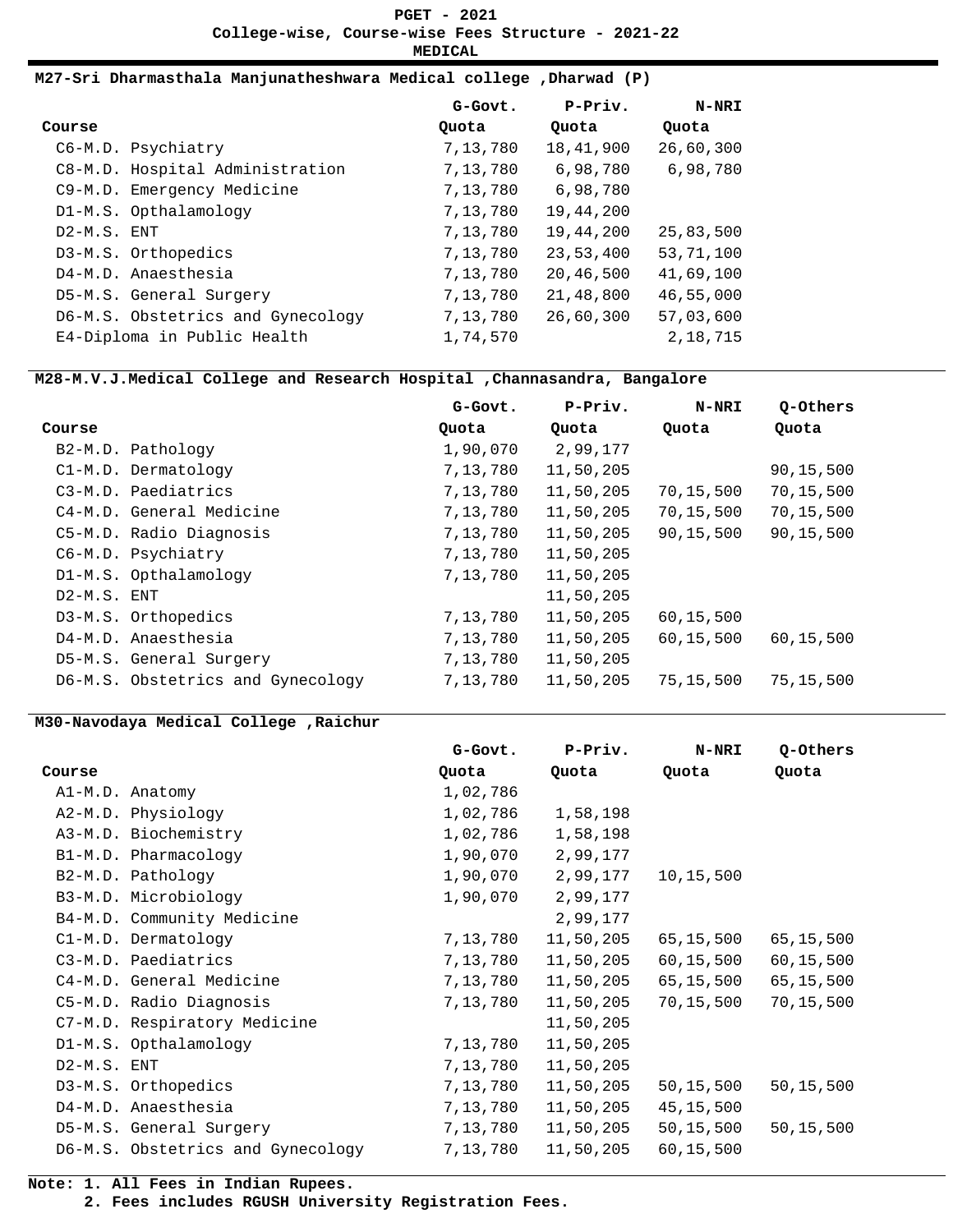**MEDICAL**

#### **M30-Navodaya Medical College ,Raichur**

### **M31-A.J.Institute of Medical Sciences ,Mangalore**

|             |                                     | G-Govt.  | P-Priv.   | <b>N-NRI</b> | Q-Others    |
|-------------|-------------------------------------|----------|-----------|--------------|-------------|
| Course      |                                     | Quota    | Quota     | Quota        | Quota       |
|             | A1-M.D. Anatomy                     | 1,02,786 | 1,58,198  |              |             |
|             | A2-M.D. Physiology                  | 1,02,786 | 1,58,198  |              |             |
|             | A3-M.D. Biochemistry                | 1,02,786 | 1,58,198  |              |             |
|             | B1-M.D. Pharmacology                | 1,90,070 | 2,99,177  |              |             |
|             | B2-M.D. Pathology                   | 1,90,070 | 2,99,177  |              |             |
|             | B3-M.D. Microbiology                |          | 2,99,177  |              |             |
|             | B4-M.D. Community Medicine          | 1,90,070 | 2,99,177  |              |             |
|             | B5-M.D. Forensic Medicine           |          | 2,99,177  |              |             |
|             | C1-M.D. Dermatology                 | 7,13,780 | 11,50,205 | 80,15,500    | 80, 15, 500 |
|             | C2-M.D. Radio Therapy               | 7,13,780 | 11,50,205 |              |             |
|             | C3-M.D. Paediatrics                 | 7,13,780 | 11,50,205 | 75,15,500    | 75,15,500   |
|             | C4-M.D. General Medicine            | 7,13,780 | 11,50,205 | 75,15,500    | 75, 15, 500 |
|             | C5-M.D. Radio Diagnosis             | 7,13,780 | 11,50,205 | 90,15,500    | 90,15,500   |
|             | C6-M.D. Psychiatry                  | 7,13,780 | 11,50,205 |              |             |
|             | C7-M.D. Respiratory Medicine        |          | 11,50,205 | 75,15,500    |             |
|             | D1-M.S. Opthalamology               | 7,13,780 | 11,50,205 |              | 75,15,500   |
| D2-M.S. ENT |                                     | 7,13,780 | 11,50,205 | 40,15,500    |             |
|             | D3-M.S. Orthopedics                 | 7,13,780 | 11,50,205 | 75,15,500    | 75,15,500   |
|             | D4-M.D. Anaesthesia                 | 7,13,780 | 11,50,205 | 40,15,500    | 40, 15, 500 |
|             | D5-M.S. General Surgery             | 7,13,780 | 11,50,205 | 75,15,500    | 75,15,500   |
|             | D6-M.S. Obstetrics and Gynecology   | 7,13,780 | 11,50,205 | 75,15,500    | 75,15,500   |
|             | F4-Diploma in TB and Chest Diseases |          |           | 30, 15, 500  |             |

### **M32-Kasturba Medical College ,Mangalore (D)**

|        |                                   | G-Govt.   |
|--------|-----------------------------------|-----------|
| Course |                                   | Quota     |
|        | Al-M.D. Anatomy                   | 4,95,500  |
|        | A2-M.D. Physiology                | 4,95,500  |
|        | A3-M.D. Biochemistry              | 4,95,500  |
|        | B1-M.D. Pharmacology              | 12,10,500 |
|        | B2-M.D. Pathology                 | 19,60,500 |
|        | B3-M.D. Microbiology              | 14,10,500 |
|        | C3-M.D. Paediatrics               | 28,70,500 |
|        | C4-M.D. General Medicine          | 23,09,500 |
|        | C5-M.D. Radio Diagnosis           | 33,98,500 |
|        | D3-M.S. Orthopedics               | 28,70,500 |
|        | D4-M.D. Anaesthesia               | 21,88,500 |
|        | D5-M.S. General Surgery           | 25,51,500 |
|        | D6-M.S. Obstetrics and Gynecology | 25,51,500 |

#### **M33-Kasturba Medical College,Manipal (D)**

|        |                      | G-Govt.  |
|--------|----------------------|----------|
| Course |                      | Quota    |
|        | A1-M.D. Anatomy      | 4,95,500 |
|        | A2-M.D. Physiology   | 4,95,500 |
|        | A3-M.D. Biochemistry | 4,95,500 |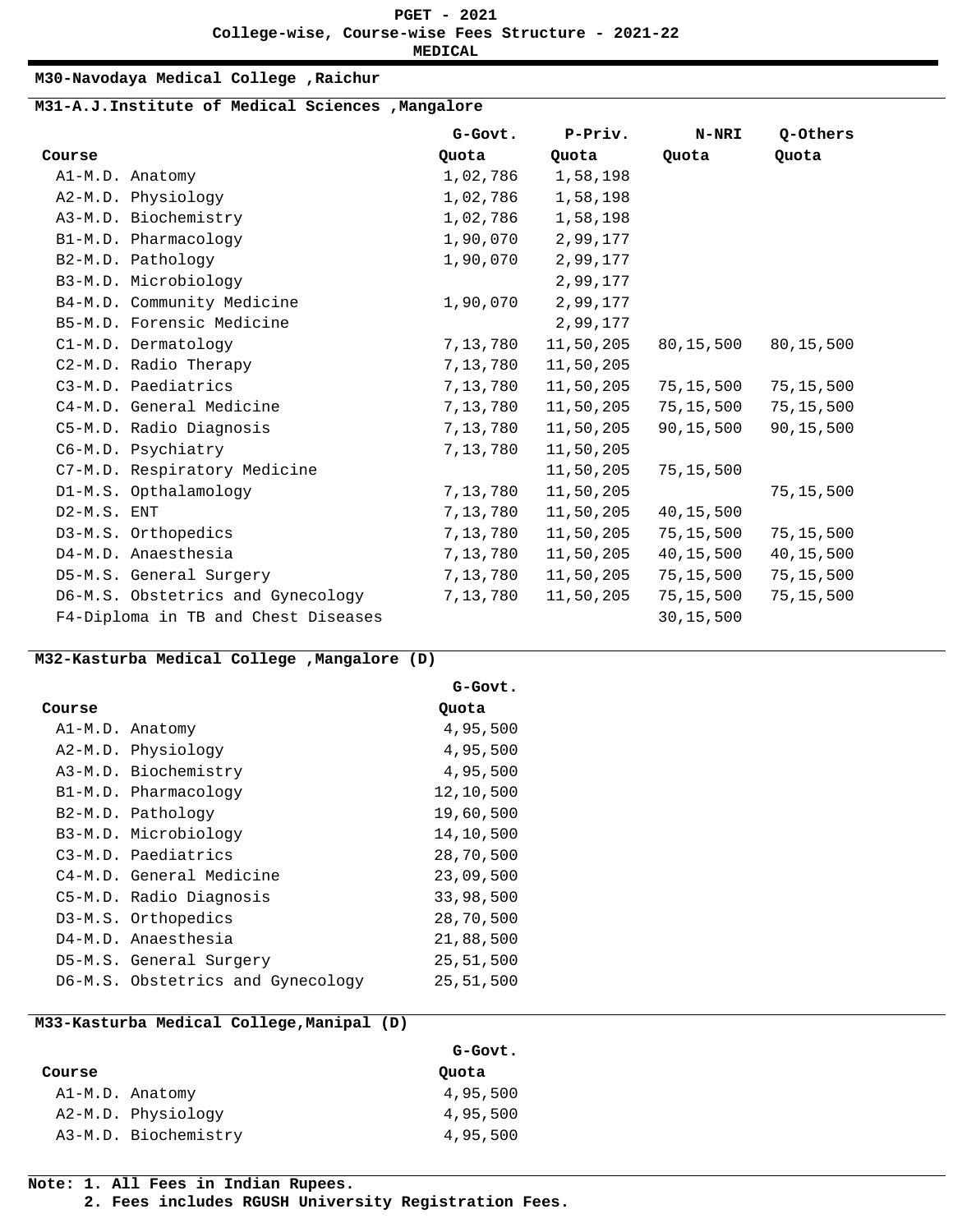#### **M33-Kasturba Medical College,Manipal (D)**

|        |                              | G-Govt.   |
|--------|------------------------------|-----------|
| Course |                              | Quota     |
|        | B1-M.D. Pharmacology         | 12,10,500 |
|        | B3-M.D. Microbiology         | 14,10,500 |
|        | C7-M.D. Respiratory Medicine | 19,90,500 |
|        |                              |           |

### **M34-Sanjay Gandhi Institute of Trauma and Orthopaedics,Bangalore**

|                     | G-Govt.  |
|---------------------|----------|
| Course              | Quota    |
| D3-M.S. Orthopedics | 1,13,900 |

# **M35-Jagadguru Sri Shivarathreeswara Medical College ,Mysore (D)**

|        |                                 | G-Govt.  |
|--------|---------------------------------|----------|
| Course |                                 | Quota    |
|        | C4-M.D. General Medicine        | 7,13,780 |
|        | C5-M.D. Radio Diagnosis         | 7,13,780 |
|        | C7-M.D. Respiratory Medicine    | 7,13,780 |
|        | C8-M.D. Hospital Administration | 7,13,780 |
|        | D1-M.S. Opthalamology           | 7,13,780 |

# **M36-K.S.Hegde Medical Academy ,Mangalore (D)**

|        |                            | G-Govt.  |
|--------|----------------------------|----------|
| Course |                            | Quota    |
|        | A1-M.D. Anatomy            | 1,02,786 |
|        | A2-M.D. Physiology         | 1,02,786 |
|        | A3-M.D. Biochemistry       | 1,02,786 |
|        | B1-M.D. Pharmacology       | 1,90,070 |
|        | B4-M.D. Community Medicine | 1,90,070 |
|        | B5-M.D. Forensic Medicine  | 1,90,070 |
|        | C4-M.D. General Medicine   | 7,13,780 |
|        | D4-M.D. Anaesthesia        | 7,13,780 |
|        | D5-M.S. General Surgery    | 7,13,780 |
|        |                            |          |

# **M37-Yenepoya Medical College,Mangalore (D)**

|                          |                            | $G-Govt$ . |
|--------------------------|----------------------------|------------|
| Course                   |                            | Quota      |
|                          | Al-M.D. Anatomy            | 1,02,786   |
|                          | A2-M.D. Physiology         | 1,02,786   |
|                          | A3-M.D. Biochemistry       | 1,02,786   |
|                          | B2-M.D. Pathology          | 1,90,070   |
|                          | B4-M.D. Community Medicine | 1,90,070   |
| D <sub>2</sub> -M.S. FNT |                            | 7,13,780   |
|                          | D4-M.D. Anaesthesia        | 7,13,780   |
|                          | D5-M.S. General Surgery    | 7,13,780   |

# **M38-ESI Medical College ,Bangalore**

|                      | G-Govt.  |
|----------------------|----------|
| Course               | Quota    |
| A3-M.D. Biochemistry | 2,63,900 |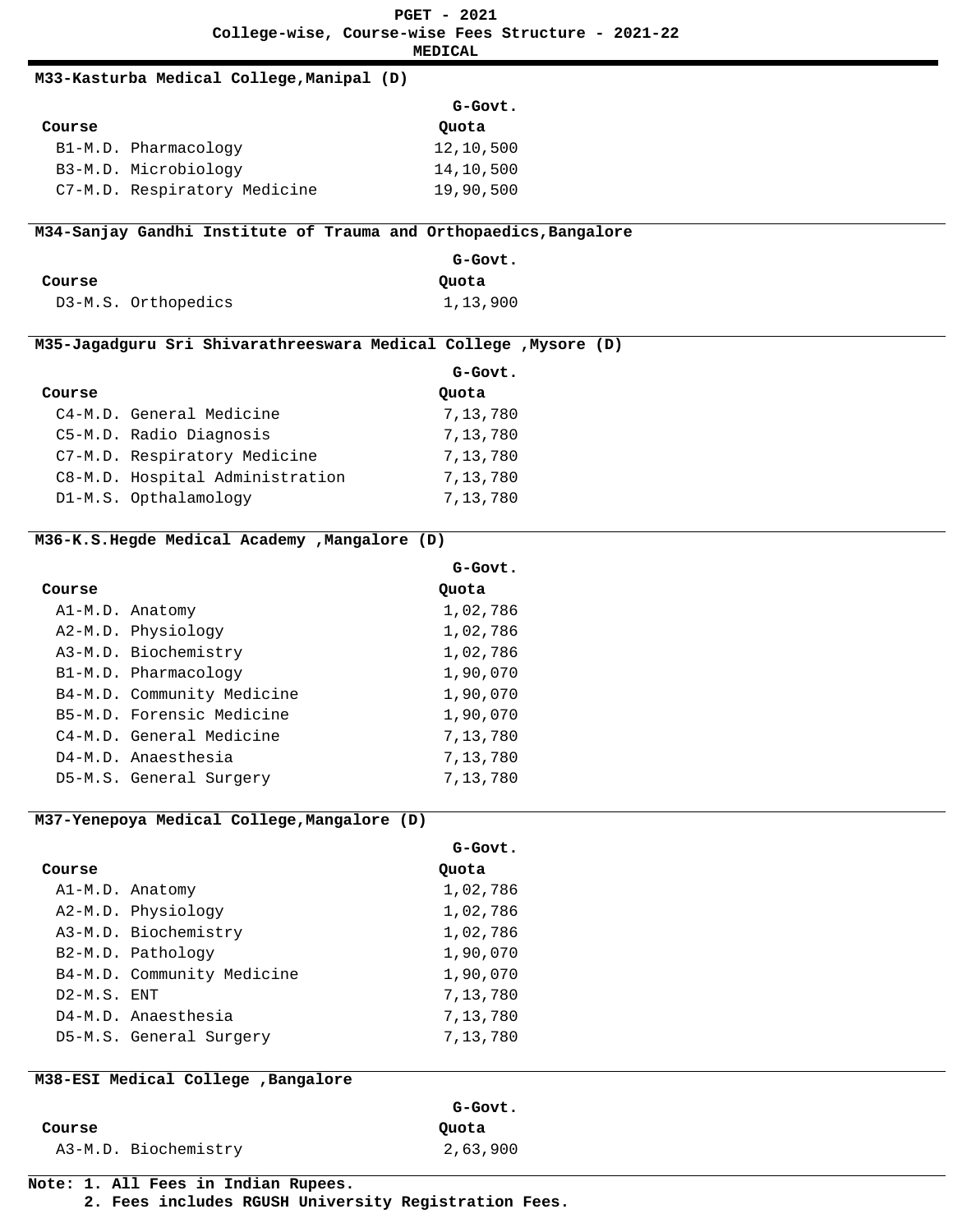#### **M38-ESI Medical College ,Bangalore**

|        |                                   | G-Govt.  |
|--------|-----------------------------------|----------|
| Course |                                   | Quota    |
|        | B2-M.D. Pathology                 | 2.63.900 |
|        | B3-M.D. Microbiology              | 2,63,900 |
|        | B4-M.D. Community Medicine        | 2.63.900 |
|        | C3-M.D. Paediatrics               | 2,63,900 |
|        | C4-M.D. General Medicine          | 2.63.900 |
|        | C5-M.D. Radio Diagnosis           | 2.63.900 |
|        | D3-M.S. Orthopedics               | 2.63.900 |
|        | D4-M.D. Anaesthesia               | 2.63.900 |
|        | D5-M.S. General Surgery           | 2.63.900 |
|        | D6-M.S. Obstetrics and Gynecology | 2,63,900 |

### **M39-Khaja Bande Navaz Institute Of Medical Sciences ,Gulbarga (P)**

|        |                                   | G-Govt.  | P-Priv.             | N-NRI     |
|--------|-----------------------------------|----------|---------------------|-----------|
| Course |                                   | Quota    | Quota               | Quota     |
|        | A1-M.D. Anatomy                   |          | 8,07,982            |           |
|        | A2-M.D. Physiology                | 1,02,786 | 8,07,982            |           |
|        | A3-M.D. Biochemistry              |          | 1,02,786 8,07,982   |           |
|        | B1-M.D. Pharmacology              |          | 16, 15, 465         |           |
|        | B2-M.D. Pathology                 | 1,90,070 | 16, 15, 465         |           |
|        | B3-M.D. Microbiology              | 1,90,070 | 16,15,465           |           |
|        | B4-M.D. Community Medicine        |          | 16, 15, 465         |           |
|        | C1-M.D. Dermatology               |          | 50,00,500           | 85,00,500 |
|        | C3-M.D. Paediatrics               |          | 50,00,500           | 85,00,500 |
|        | C4-M.D. General Medicine          | 7,13,780 | 50,00,500           | 85,00,500 |
|        | C5-M.D. Radio Diagnosis           |          | 50,00,500           | 85,00,500 |
|        | D1-M.S. Opthalamology             | 7,13,780 | 32,30,430           |           |
|        | D3-M.S. Orthopedics               | 7,13,780 | 32,30,430           |           |
|        | D4-M.D. Anaesthesia               | 7,13,780 | 32,30,430           |           |
|        | D5-M.S. General Surgery           |          | 32,30,430           |           |
|        | D6-M.S. Obstetrics and Gynecology |          | 50,00,500 85,00,500 |           |

# **M43-Sapthagiri Institute of Medical Sciences ,Bangalore**

|        |                              | G-Govt.  | P-Priv.   | <b>N-NRI</b>                      | Q-Others    |
|--------|------------------------------|----------|-----------|-----------------------------------|-------------|
| Course |                              | Quota    | Quota     | Quota                             | Quota       |
|        | A2-M.D. Physiology           | 1,02,786 | 1,58,198  |                                   |             |
|        | A3-M.D. Biochemistry         | 1,02,786 | 1,58,198  |                                   |             |
|        | B1-M.D. Pharmacology         | 1,90,070 | 2,99,177  |                                   |             |
|        | B2-M.D. Pathology            | 1,90,070 | 2,99,177  |                                   |             |
|        | B3-M.D. Microbiology         | 1,90,070 | 2,99,177  |                                   |             |
|        | B4-M.D. Community Medicine   | 1,90,070 | 2,99,177  |                                   |             |
|        | B5-M.D. Forensic Medicine    | 1,90,070 | 2,99,177  |                                   |             |
|        | C1-M.D. Dermatology          | 7,13,780 |           |                                   | 1,30,15,500 |
|        | C3-M.D. Paediatrics          | 7,13,780 |           | 11,50,205 1,26,15,500 1,26,15,500 |             |
|        | C4-M.D. General Medicine     | 7,13,780 |           | 11,50,205 1,26,15,500 1,26,15,500 |             |
|        | C5-M.D. Radio Diagnosis      | 7,13,780 |           | 11,50,205 1,30,15,500 1,30,15,500 |             |
|        | C6-M.D. Psychiatry           | 7,13,780 | 11,50,205 |                                   |             |
|        | C7-M.D. Respiratory Medicine | 7,13,780 |           |                                   |             |
|        | D1-M.S. Opthalamology        | 7,13,780 |           | 11,50,205 1,26,15,500             |             |

**Note: 1. All Fees in Indian Rupees. 2. Fees includes RGUSH University Registration Fees.**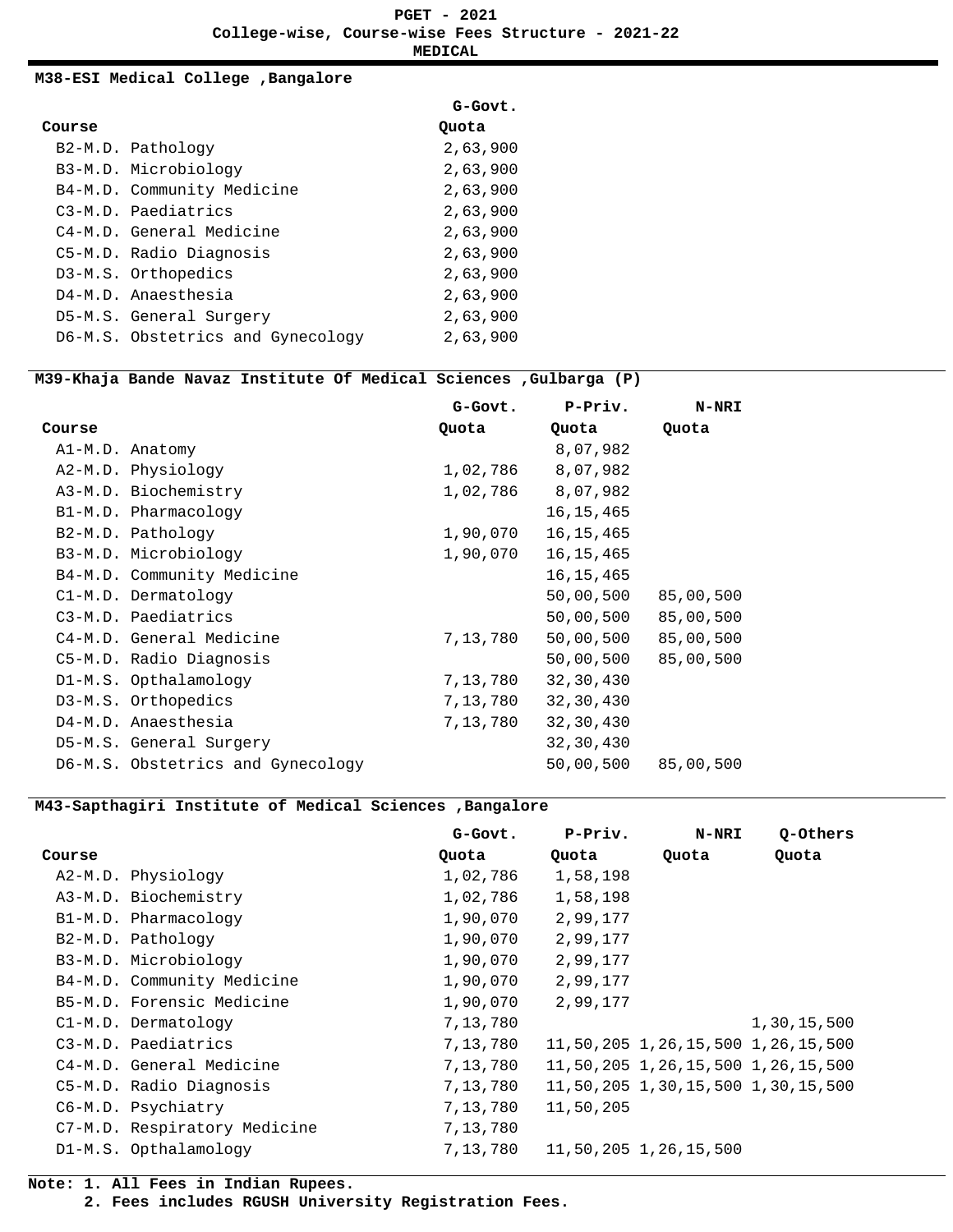#### **M43-Sapthagiri Institute of Medical Sciences ,Bangalore**

|                                   | G-Govt.  | P-Priv.   | <b>N-NRI</b>                      | Q-Others    |
|-----------------------------------|----------|-----------|-----------------------------------|-------------|
| Course                            | Quota    | Quota     | Ouota                             | Quota       |
| D2-M.S. ENT                       | 7,13,780 | 11,50,205 |                                   |             |
| D3-M.S. Orthopedics               | 7,13,780 | 11,50,205 |                                   |             |
| D4-M.D. Anaesthesia               | 7,13,780 | 11,50,205 |                                   |             |
| D5-M.S. General Surgery           | 7,13,780 | 11,50,205 |                                   | 1,26,15,500 |
| D6-M.S. Obstetrics and Gynecology | 7,13,780 |           | 11,50,205 1,26,15,500 1,26,15,500 |             |

### **M46-B G S Global Institute of Medical Sciences,Bangalore**

|             |                                   | G-Govt.  | P-Priv.   | <b>N-NRI</b>          | Q-Others    |
|-------------|-----------------------------------|----------|-----------|-----------------------|-------------|
| Course      |                                   | Quota    | Quota     | Quota                 | Quota       |
|             | A1-M.D. Anatomy                   | 1,02,786 | 1,58,198  |                       | 2,25,500    |
|             | A2-M.D. Physiology                | 1,02,786 | 1,58,198  |                       |             |
|             | A3-M.D. Biochemistry              | 1,02,786 | 1,58,198  | 2,25,500              |             |
|             | B1-M.D. Pharmacology              | 1,90,070 | 2,99,177  |                       |             |
|             | B2-M.D. Pathology                 | 1,90,070 | 2,99,177  |                       |             |
|             | B3-M.D. Microbiology              | 1,90,070 |           | 2,99,177 3,65,500     |             |
|             | B4-M.D. Community Medicine        | 1,90,070 |           | 2,99,177 8,15,500     | 8,15,500    |
|             | C1-M.D. Dermatology               |          |           | 11,50,205 1,00,15,500 |             |
|             | C3-M.D. Paediatrics               | 7,13,780 | 11,50,205 | 75,15,500             |             |
|             | C4-M.D. General Medicine          | 7,13,780 | 11,50,205 | 75,15,500             | 75,15,500   |
|             | C5-M.D. Radio Diagnosis           | 7,13,780 | 11,50,205 |                       |             |
|             | C6-M.D. Psychiatry                |          | 11,50,205 |                       | 25,15,500   |
|             | D1-M.S. Opthalamology             | 7,13,780 | 11,50,205 |                       |             |
| D2-M.S. ENT |                                   | 7,13,780 | 11,50,205 |                       |             |
|             | D3-M.S. Orthopedics               | 7,13,780 | 11,50,205 | 70,15,500             |             |
|             | D4-M.D. Anaesthesia               | 7,13,780 | 11,50,205 | 45,15,500             | 45, 15, 500 |
|             | D5-M.S. General Surgery           | 7,13,780 | 11,50,205 | 70,15,500             | 70,15,500   |
|             | D6-M.S. Obstetrics and Gynecology | 7,13,780 |           | 60, 15, 500           |             |

#### **M47-Srinivas Institute of Medical Science and Research Centre,Mangalore**

|             |                                   | G-Govt.  | P-Priv.   | <b>N-NRI</b> | Q-Others    |
|-------------|-----------------------------------|----------|-----------|--------------|-------------|
| Course      |                                   | Quota    | Quota     | Quota        | Quota       |
|             | A1-M.D. Anatomy                   | 1,02,786 | 1,58,198  |              |             |
|             | A2-M.D. Physiology                |          | 1,58,198  |              | 1,90,500    |
|             | A3-M.D. Biochemistry              |          | 1,58,198  | 1,90,500     |             |
|             | B1-M.D. Pharmacology              |          | 2,99,177  |              | 4,65,500    |
|             | B2-M.D. Pathology                 |          | 2,99,177  | 6, 15, 500   |             |
|             | B4-M.D. Community Medicine        | 1,90,070 | 2,99,177  |              |             |
|             | C1-M.D. Dermatology               | 7,13,780 |           | 75,15,500    |             |
|             | C3-M.D. Paediatrics               |          | 11,50,205 |              |             |
|             | C4-M.D. General Medicine          | 7,13,780 | 11,50,205 | 65,15,500    | 65,15,500   |
|             | C5-M.D. Radio Diagnosis           | 7,13,780 | 11,50,205 | 85,15,500    |             |
|             | C7-M.D. Respiratory Medicine      | 7,13,780 | 11,50,205 |              |             |
| D2-M.S. ENT |                                   |          | 11,50,205 |              | 45, 15, 500 |
|             | D3-M.S. Orthopedics               | 7,13,780 | 11,50,205 |              | 60,15,500   |
|             | D4-M.D. Anaesthesia               |          | 11,50,205 | 55,15,500    |             |
|             | D5-M.S. General Surgery           | 7,13,780 | 11,50,205 | 60,15,500    | 60,15,500   |
|             | D6-M.S. Obstetrics and Gynecology | 7,13,780 | 11,50,205 | 65,15,500    | 65,15,500   |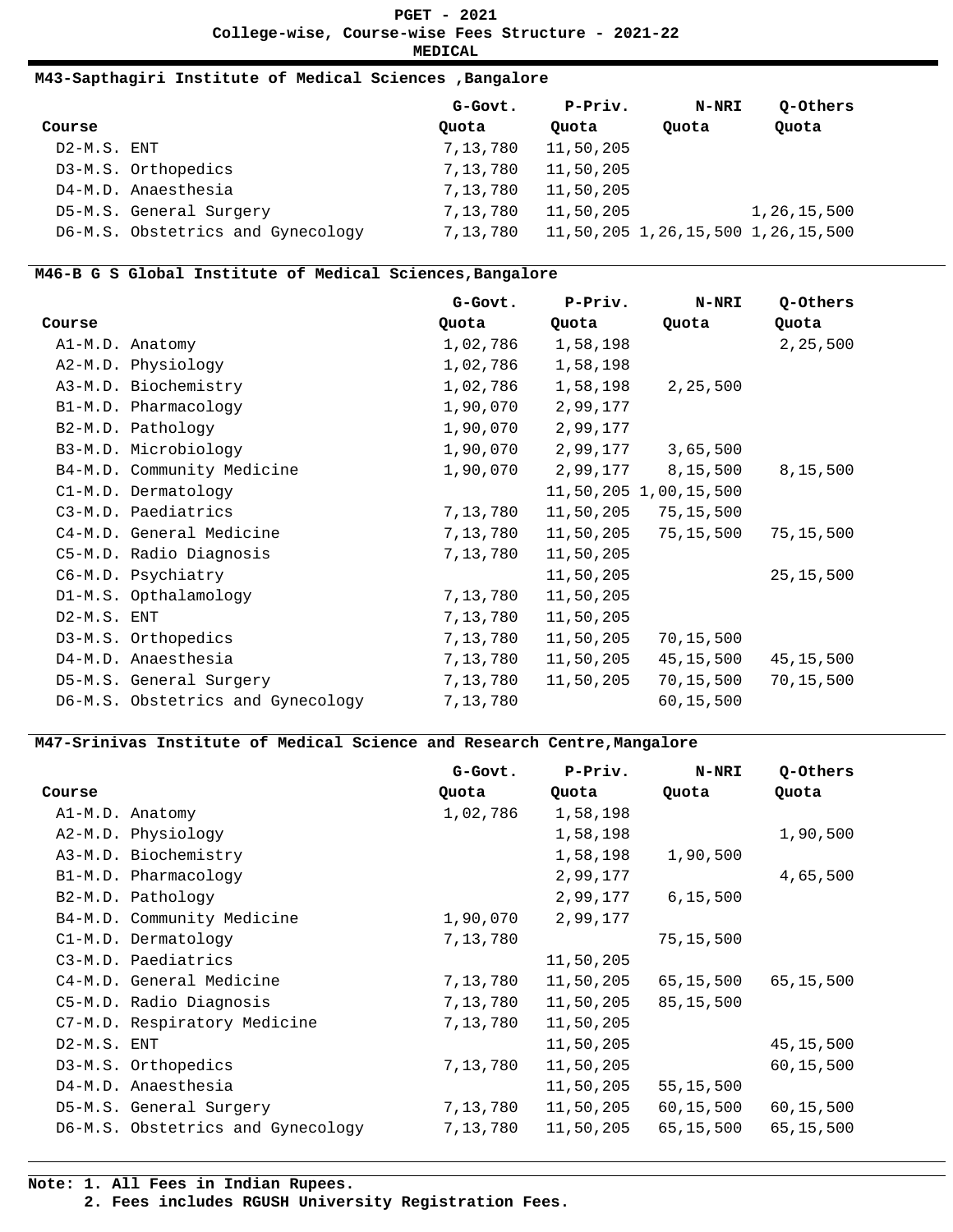#### **M48-St. Johns Medical College,Bangalore**

|             |                                    | P-Priv.   |
|-------------|------------------------------------|-----------|
| Course      |                                    | Quota     |
|             | A1-M.D. Anatomy                    | 2,80,520  |
|             | A2-M.D. Physiology                 | 2,80,520  |
|             | A3-M.D. Biochemistry               | 2,80,520  |
|             | B1-M.D. Pharmacology               | 5,78,520  |
|             | B2-M.D. Pathology                  | 7,80,170  |
|             | B3-M.D. Microbiology               | 4,28,520  |
|             | B4-M.D. Community Medicine         | 7,80,170  |
|             | B5-M.D. Forensic Medicine          | 2,80,520  |
|             | C1-M.D. Dermatology                | 12,10,520 |
|             | C2-M.D. Radio Therapy              | 10,60,520 |
|             | C3-M.D. Paediatrics                | 10,60,520 |
|             | C4-M.D. General Medicine           | 10,60,520 |
|             | C5-M.D. Radio Diagnosis            | 12,10,520 |
|             | C6-M.D. Psychiatry                 | 10,60,520 |
|             | C9-M.D. Emergency Medicine         | 10,60,520 |
|             | DO-M.D. Family Medicine            | 10,60,520 |
|             | D1-M.S. Opthalamology              | 10,60,520 |
| D2-M.S. ENT |                                    | 10,60,520 |
|             | D3-M.S. Orthopedics                | 12,10,520 |
|             | D4-M.D. Anaesthesia                | 10,60,520 |
|             | D5-M.S. General Surgery            | 10,60,520 |
|             | D6-M.S. Obstetrics and Gynecology  | 12,10,520 |
|             | D8-M.D. Physical and Rehablitation | 10,60,520 |
|             | D9-M.D. Transfusion Medicine       | 10,60,520 |

#### **M49-Dharwad Institute of Medical Health and Neuroscience,Dharwad**

|        |                    | G-Govt.  |
|--------|--------------------|----------|
| Course |                    | Quota    |
|        | C6-M.D. Psychiatry | 1,13,900 |

#### **M50-Gadag Institute of Medical Sciences,GADAG**

|               |                            | G-Govt.  |
|---------------|----------------------------|----------|
| Course        |                            | Quota    |
|               | A1-M.D. Anatomy            | 38,900   |
|               | A2-M.D. Physiology         | 38,900   |
|               | A3-M.D. Biochemistry       | 38,900   |
|               | B1-M.D. Pharmacology       | 63,900   |
|               | B2-M.D. Pathology          | 63,900   |
|               | B3-M.D. Microbiology       | 63,900   |
|               | B4-M.D. Community Medicine | 63,900   |
|               | B5-M.D. Forensic Medicine  | 63,900   |
|               | C1-M.D. Dermatology        | 1,13,900 |
|               | C3-M.D. Paediatrics        | 1,13,900 |
|               | C4-M.D. General Medicine   | 1,13,900 |
|               | C5-M.D. Radio Diagnosis    | 1,13,900 |
|               | C6-M.D. Psychiatry         | 1,13,900 |
|               | D1-M.S. Opthalamology      | 1,13,900 |
| $D2-M.S.$ ENT |                            | 1,13,900 |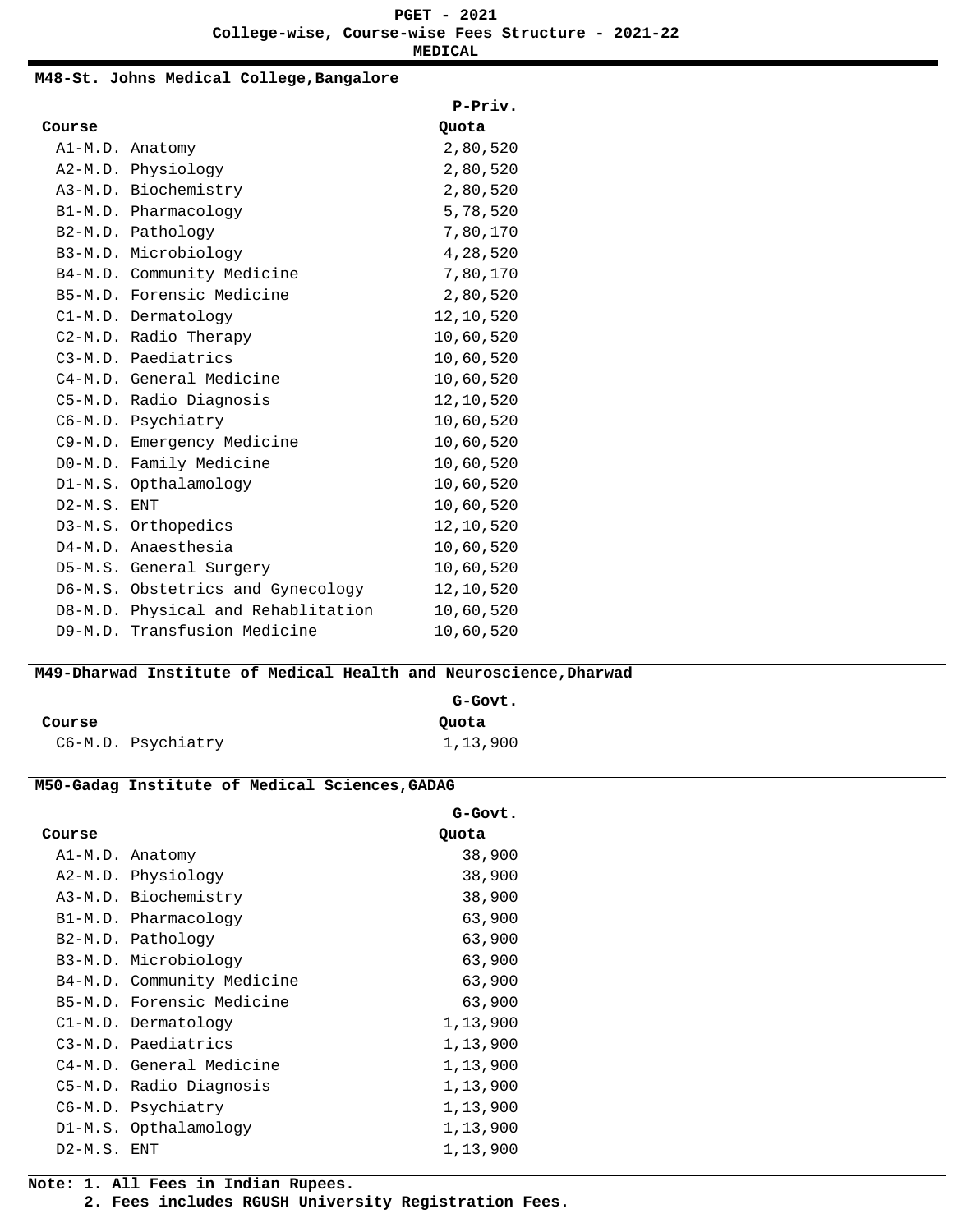#### **M50-Gadag Institute of Medical Sciences,GADAG**

|        |                                   | G-Govt.  |
|--------|-----------------------------------|----------|
| Course |                                   | Quota    |
|        | D4-M.D. Anaesthesia               | 1,13,900 |
|        | D5-M.S. General Surgery           | 1,13,900 |
|        | D6-M.S. Obstetrics and Gynecology | 1,13,900 |

### **M51-SDS Tuberculosis Research, Rajiv Gandhi Inst. of Chest Diseases,Bangalore**

|        |                              | G-Govt.  |
|--------|------------------------------|----------|
| Course |                              | Ouota    |
|        | C7-M.D. Respiratory Medicine | 1,13,900 |

### **M52-Akash Institute of Medical Sciences and Research Centre,Bangalore**

|             |                                   | G-Govt.  | P-Priv.   | N-NRI       | Q-Others  |
|-------------|-----------------------------------|----------|-----------|-------------|-----------|
| Course      |                                   | Quota    | Quota     | Quota       | Quota     |
|             | B1-M.D. Pharmacology              | 1,90,070 |           |             |           |
|             | B2-M.D. Pathology                 | 1,90,070 | 2,99,177  |             |           |
|             | B4-M.D. Community Medicine        | 1,90,070 |           |             |           |
|             | C1-M.D. Dermatology               |          | 11,50,205 | 90, 15, 500 | 90,15,500 |
|             | C3-M.D. Paediatrics               | 7,13,780 | 11,50,205 | 70,15,500   | 70,15,500 |
|             | C4-M.D. General Medicine          | 7,13,780 | 11,50,205 | 70,15,500   | 70,15,500 |
|             | C5-M.D. Radio Diagnosis           | 7,13,780 | 11,50,205 | 80,15,500   | 80,15,500 |
|             | D1-M.S. Opthalamology             | 7,13,780 | 11,50,205 |             |           |
| D2-M.S. ENT |                                   | 7,13,780 | 11,50,205 |             |           |
|             | D3-M.S. Orthopedics               | 7,13,780 | 11,50,205 | 60,15,500   | 60,15,500 |
|             | D4-M.D. Anaesthesia               | 7,13,780 | 11,50,205 |             |           |
|             | D5-M.S. General Surgery           | 7,13,780 | 11,50,205 | 60,15,500   | 60,15,500 |
|             | D6-M.S. Obstetrics and Gynecology | 7,13,780 | 11,50,205 | 60,15,500   | 60,15,500 |

#### **M53-The Oxford Medical College Hospital and Research Center,Bangalore**

|             |                              | G-Govt.  | P-Priv.           | <b>N-NRI</b>                        | Q-Others    |
|-------------|------------------------------|----------|-------------------|-------------------------------------|-------------|
| Course      |                              | Quota    | Quota             | Quota                               | Quota       |
|             | A1-M.D. Anatomy              |          | 1,02,786 1,58,198 | 1,58,198                            |             |
|             | A2-M.D. Physiology           |          | 1,02,786 1,58,198 |                                     |             |
|             | A3-M.D. Biochemistry         |          | 1,02,786 1,58,198 |                                     | 1,58,198    |
|             | B1-M.D. Pharmacology         | 1,90,070 | 2,99,177          |                                     | 2,99,177    |
|             | B2-M.D. Pathology            |          | 2,99,177          | 10,00,000                           | 10,15,500   |
|             | B3-M.D. Microbiology         | 1,90,070 |                   | 2,99,177 2,99,177 2,99,177          |             |
|             | B4-M.D. Community Medicine   |          |                   | 1,90,070 2,99,177 2,83,677 2,99,177 |             |
|             | B5-M.D. Forensic Medicine    | 1,90,070 | 2,99,177 2,99,177 |                                     |             |
|             | C1-M.D. Dermatology          | 7,13,780 |                   | 85, 15, 500                         | 85,15,500   |
|             | C3-M.D. Paediatrics          |          | 11,50,205         | 60,15,500                           | 60, 15, 500 |
|             | C4-M.D. General Medicine     | 7,13,780 | 11,50,205         | 80,15,500                           | 75,15,500   |
|             | C5-M.D. Radio Diagnosis      | 7,13,780 |                   | 90,15,500                           | 90,15,500   |
|             | C6-M.D. Psychiatry           |          | 11,50,205         | 55, 15, 500                         |             |
|             | C7-M.D. Respiratory Medicine | 7,13,780 |                   | 70,15,500                           |             |
|             | C9-M.D. Emergency Medicine   |          | 11,50,205         |                                     |             |
|             | D1-M.S. Opthalamology        |          | 11,50,205         | 55,15,500                           |             |
| D2-M.S. ENT |                              |          | 11,50,205         |                                     |             |
|             | D3-M.S. Orthopedics          | 7,13,780 | 11,50,205         |                                     | 75,15,500   |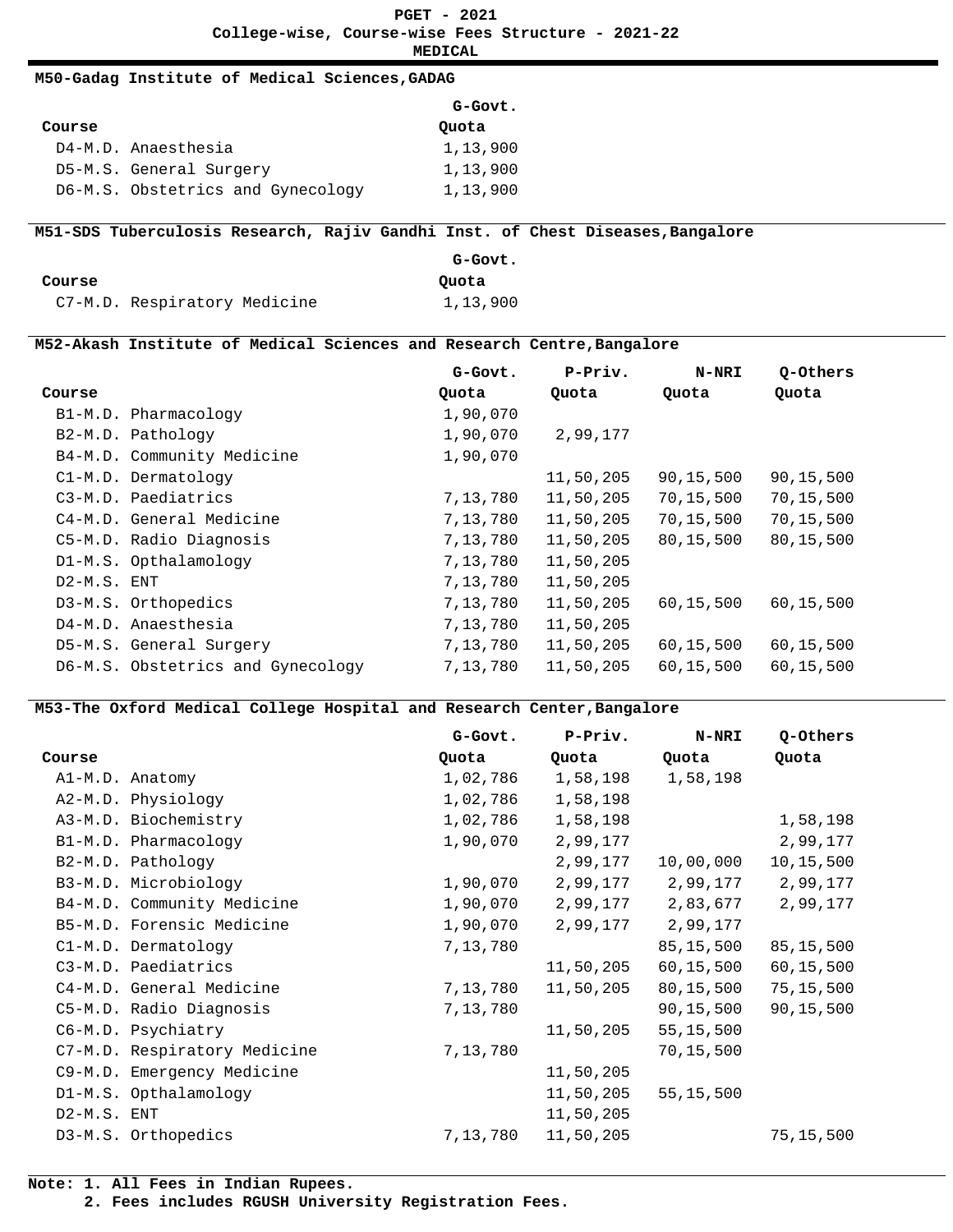#### **M53-The Oxford Medical College Hospital and Research Center,Bangalore**

|                                   | G-Govt.  | P-Priv.   | N-NRI     | Q-Others  |
|-----------------------------------|----------|-----------|-----------|-----------|
| Course                            | Ouota    | Ouota     | Ouota     | Ouota     |
| D4-M.D. Anaesthesia               | 7,13,780 | 11,50,205 | 45,15,500 |           |
| D5-M.S. General Surgery           | 7,13,780 | 11,50,205 | 55,15,500 | 55,15,500 |
| D6-M.S. Obstetrics and Gynecology |          | 11,50,205 | 75,15,500 | 75,15,500 |

### **M54-Shridevi Institute of Medical Sciences and Research Hospital,Tumkur**

|             |                                   | G-Govt.  | P-Priv.   | <b>N-NRI</b> | Q-Others  |
|-------------|-----------------------------------|----------|-----------|--------------|-----------|
| Course      |                                   | Quota    | Quota     | Quota        | Quota     |
|             | A3-M.D. Biochemistry              | 1,02,786 | 1,58,198  |              |           |
|             | B1-M.D. Pharmacology              | 1,90,070 | 2,99,177  |              |           |
|             | B2-M.D. Pathology                 | 1,90,070 | 2,99,177  |              |           |
|             | B3-M.D. Microbiology              | 1,90,070 | 2,99,177  |              |           |
|             | B4-M.D. Community Medicine        | 1,90,070 | 2,99,177  |              |           |
|             | C1-M.D. Dermatology               | 7,13,780 |           |              | 75,15,500 |
|             | C3-M.D. Paediatrics               | 7,13,780 | 11,50,205 | 63,15,500    |           |
|             | C4-M.D. General Medicine          | 7,13,780 | 11,50,205 | 67,15,500    | 67,15,500 |
|             | C5-M.D. Radio Diagnosis           | 7,13,780 | 11,50,205 |              | 75,15,500 |
|             | C6-M.D. Psychiatry                | 7,13,780 | 11,50,205 |              |           |
|             | C7-M.D. Respiratory Medicine      | 7,13,780 | 11,50,205 |              |           |
|             | C9-M.D. Emergency Medicine        | 7,13,780 | 11,50,205 |              |           |
|             | D1-M.S. Opthalamology             | 7,13,780 | 11,50,205 |              |           |
| D2-M.S. ENT |                                   | 7,13,780 | 11,50,205 |              |           |
|             | D3-M.S. Orthopedics               | 7,13,780 | 11,50,205 |              |           |
|             | D4-M.D. Anaesthesia               | 7,13,780 | 11,50,205 |              |           |
|             | D5-M.S. General Surgery           | 7,13,780 | 11,50,205 | 60,15,500    |           |
|             | D6-M.S. Obstetrics and Gynecology | 7,13,780 | 11,50,205 | 67,15,500    | 67,15,500 |

#### **M55-Gulbarga Institute of Medical Sciences,GULBARGA**

| G-Govt.                                                                                                                                                                                                                                                                                 |
|-----------------------------------------------------------------------------------------------------------------------------------------------------------------------------------------------------------------------------------------------------------------------------------------|
| Quota                                                                                                                                                                                                                                                                                   |
| 63,900                                                                                                                                                                                                                                                                                  |
| 63,900                                                                                                                                                                                                                                                                                  |
| 63,900                                                                                                                                                                                                                                                                                  |
| 1,13,900                                                                                                                                                                                                                                                                                |
| 1,13,900                                                                                                                                                                                                                                                                                |
| 1,13,900                                                                                                                                                                                                                                                                                |
| 1,13,900                                                                                                                                                                                                                                                                                |
| 1,13,900                                                                                                                                                                                                                                                                                |
| 1,13,900                                                                                                                                                                                                                                                                                |
| 1,13,900                                                                                                                                                                                                                                                                                |
| 1,13,900                                                                                                                                                                                                                                                                                |
| B2-M.D. Pathology<br>B4-M.D. Community Medicine<br>B5-M.D. Forensic Medicine<br>C3-M.D. Paediatrics<br>C4-M.D. General Medicine<br>D1-M.S. Opthalamology<br>$D2-M.S.$ ENT<br>D3-M.S. Orthopedics<br>D4-M.D. Anaesthesia<br>D5-M.S. General Surgery<br>D6-M.S. Obstetrics and Gynecology |

### **M56-ESI Medical College,Gulbarga**

|               |                            | G-Govt.  |
|---------------|----------------------------|----------|
| Course        |                            | Quota    |
|               | B4-M.D. Community Medicine | 2,63,900 |
| $D2-M.S.$ ENT |                            | 2,63,900 |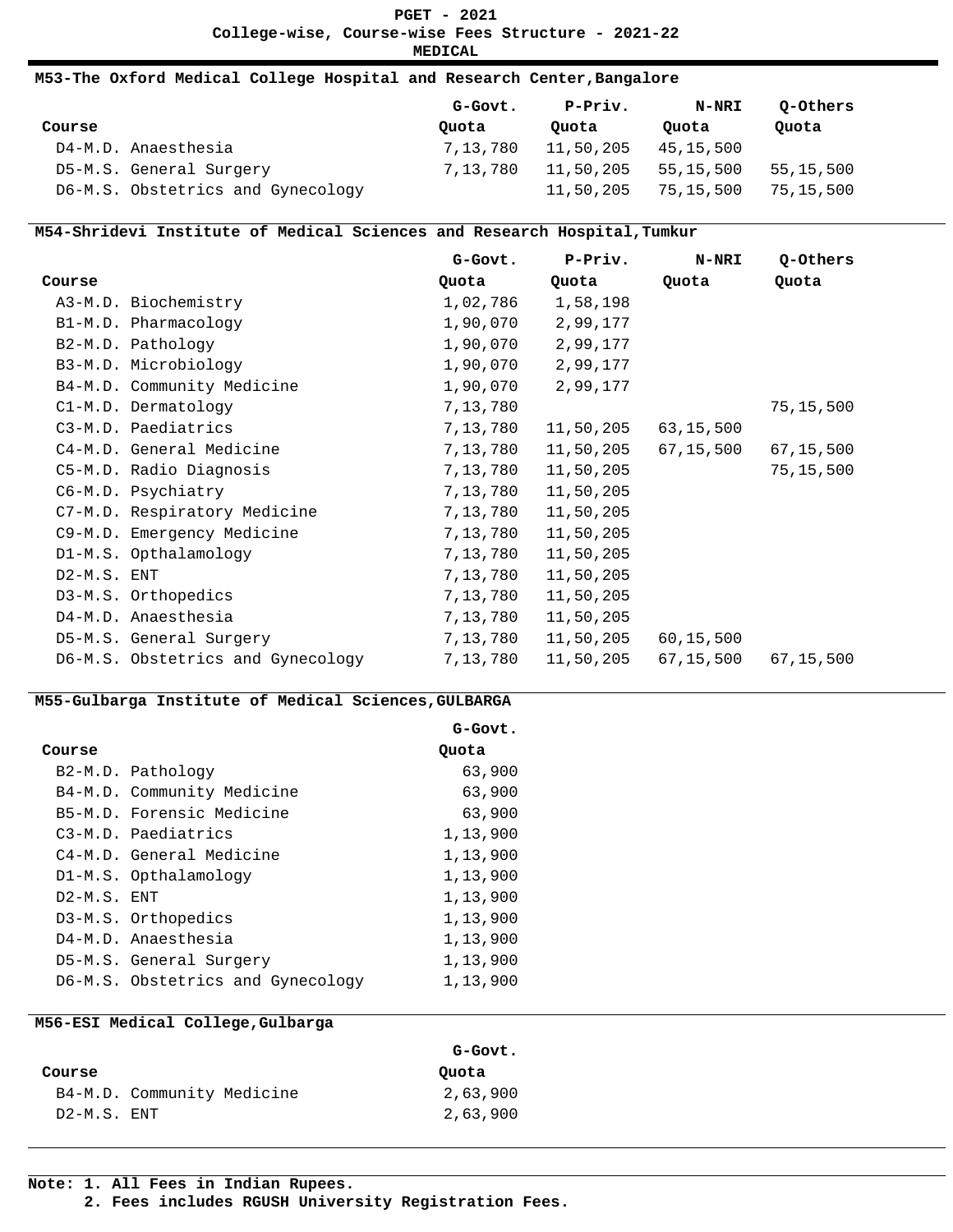#### **M57-Koppal Institute of Medical Sciences,KOPPAL**

|        |                                   | G-Govt.  |
|--------|-----------------------------------|----------|
| Course |                                   | Quota    |
|        | C3-M.D. Paediatrics               | 1,13,900 |
|        | C4-M.D. General Medicine          | 1,13,900 |
|        | D6-M.S. Obstetrics and Gynecology | 1,13,900 |

### **M58-Kanachur Institute of Medical Sciences and Research Centre,MANGALORE**

|        |                                   | G-Govt.  | P-Priv.   | N-NRI       | Q-Others    |
|--------|-----------------------------------|----------|-----------|-------------|-------------|
| Course |                                   | Quota    | Quota     | Quota       | Quota       |
|        | C3-M.D. Paediatrics               | 7,13,780 | 11,50,205 |             | 60,15,500   |
|        | C4-M.D. General Medicine          | 7,13,780 | 11,50,205 | 60,15,500   |             |
|        | C5-M.D. Radio Diagnosis           |          | 11,50,205 | 70,15,500   |             |
|        | C7-M.D. Respiratory Medicine      |          | 11,50,205 | 50, 15, 500 |             |
|        | D3-M.S. Orthopedics               | 7,13,780 | 11,50,205 |             |             |
|        | D4-M.D. Anaesthesia               | 7,13,780 | 11,50,205 |             |             |
|        | D5-M.S. General Surgery           | 7,13,780 | 11,50,205 | 35,15,500   | 35, 15, 500 |
|        | D6-M.S. Obstetrics and Gynecology |          | 11,50,205 | 50,15,500   |             |

#### **M59-Subbaiah Institute of Medical Science,Shimoga**

|                 |                            | G-Govt.  | P-Priv.   | N-NRI       | Q-Others  |
|-----------------|----------------------------|----------|-----------|-------------|-----------|
| Course          |                            | Quota    | Quota     | Quota       | Quota     |
| A1-M.D. Anatomy |                            | 1,02,786 | 1,58,198  |             |           |
|                 | A2-M.D. Physiology         |          | 1,58,198  |             | 1,73,198  |
|                 | A3-M.D. Biochemistry       |          | 1,58,198  | 1,73,198    |           |
|                 | B1-M.D. Pharmacology       |          | 2,99,177  |             | 6,20,176  |
|                 | B2-M.D. Pathology          | 1,90,070 | 2,99,177  | 6,20,176    |           |
|                 | B3-M.D. Microbiology       | 1,90,070 | 2,99,177  |             | 6,20,176  |
|                 | B4-M.D. Community Medicine | 1,90,070 | 2,99,177  |             |           |
|                 | B5-M.D. Forensic Medicine  |          | 2,99,177  | 6,20,176    |           |
|                 | C1-M.D. Dermatology        |          |           |             | 80,15,500 |
|                 | C3-M.D. Paediatrics        | 7,13,780 | 11,50,205 | 60, 15, 500 | 60,15,500 |
|                 | C5-M.D. Radio Diagnosis    | 7,13,780 |           |             |           |
|                 | C6-M.D. Psychiatry         |          | 11,50,205 |             | 60,15,000 |
|                 | D1-M.S. Opthalamology      | 7,13,780 | 11,50,205 |             |           |
|                 | D4-M.D. Anaesthesia        | 7,13,780 | 11,50,205 | 35, 15, 500 |           |

#### **M60-Karwar Institute of Medical Science,UTTARA KANNADA**

|        |                                   | G-Govt.  |
|--------|-----------------------------------|----------|
| Course |                                   | Quota    |
|        | B2-M.D. Pathology                 | 63,900   |
|        | C4-M.D. General Medicine          | 1,13,900 |
|        | D3-M.S. Orthopedics               | 1,13,900 |
|        | D4-M.D. Anaesthesia               | 1,13,900 |
|        | D6-M.S. Obstetrics and Gynecology | 1,13,900 |

#### **M61-Kodagu Institute of Medical Sciences,MADIKERI**

|        |                 | G-Govt. |
|--------|-----------------|---------|
| Course |                 | Quota   |
|        | Al-M.D. Anatomy | 38,900  |